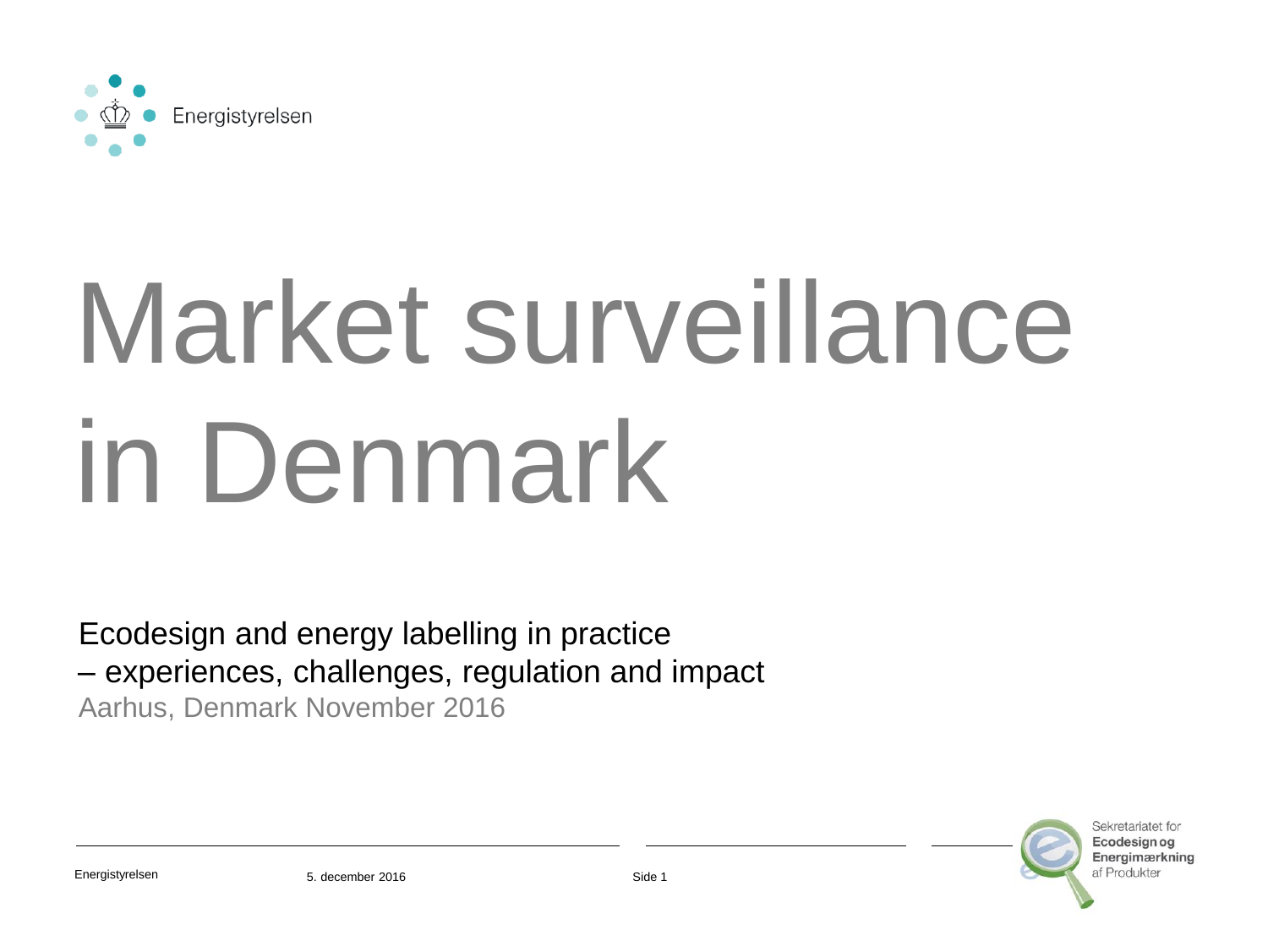

#### **Market surveillance in Denmark**



Secretariat established by the Danish Energy Agency to handle tasks regarding administration and co-ordination of market surveillance activities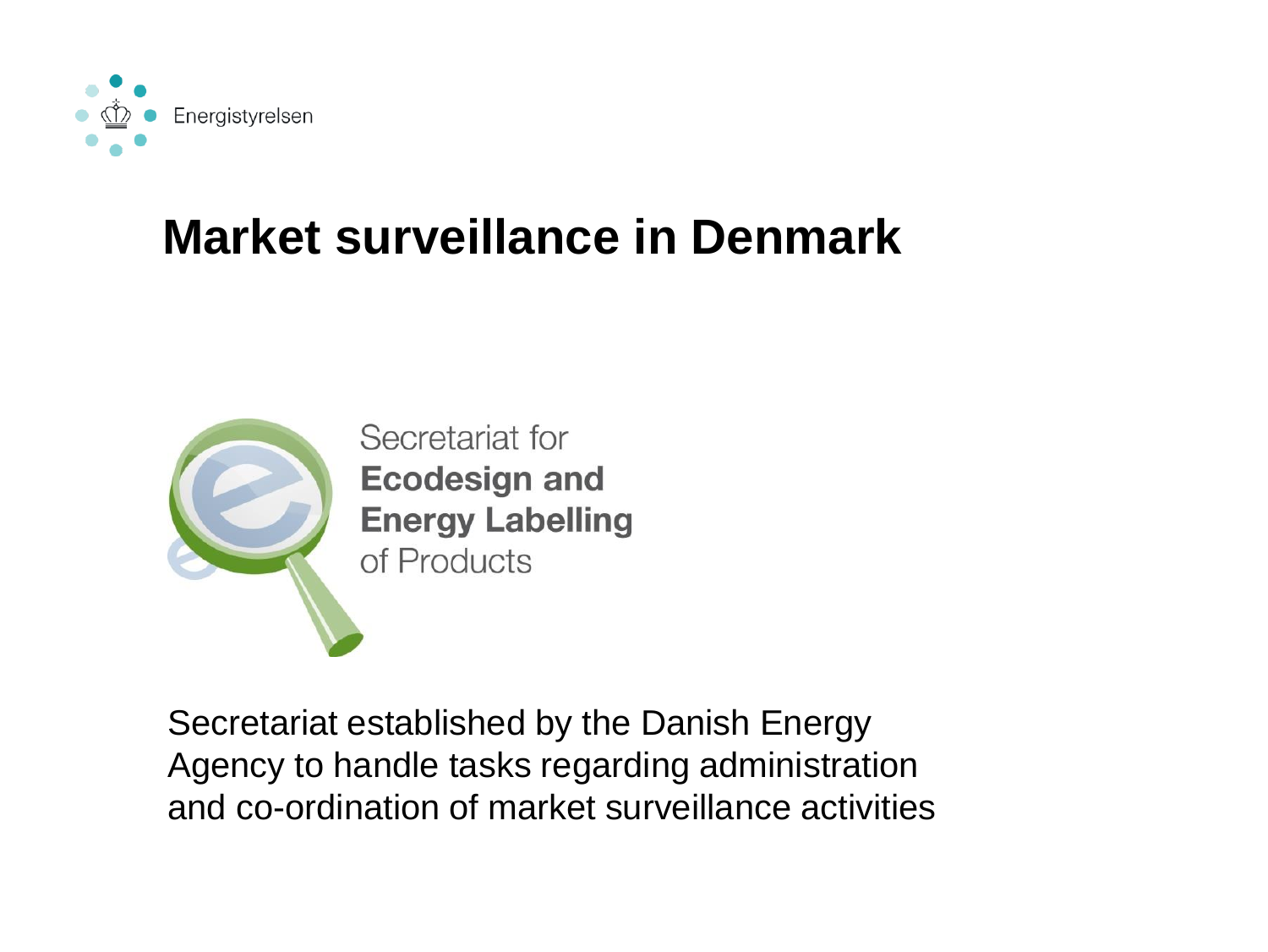

### **Main tasks for the secretariat**

- 1. conducting market surveillance of energy related products regulated by energy labelling and/or ecodesign
- 2. inspecting energy labelling in shops, both physical shops and web shops
- 3. inspecting energy labelling information in sales material, i.e. advertisements
- 4. handling enquiries in general from producers, importers, retailers, consumers and other interested parties



Sekretariatet for Ecodesian oa **Energimærkning** af Produkter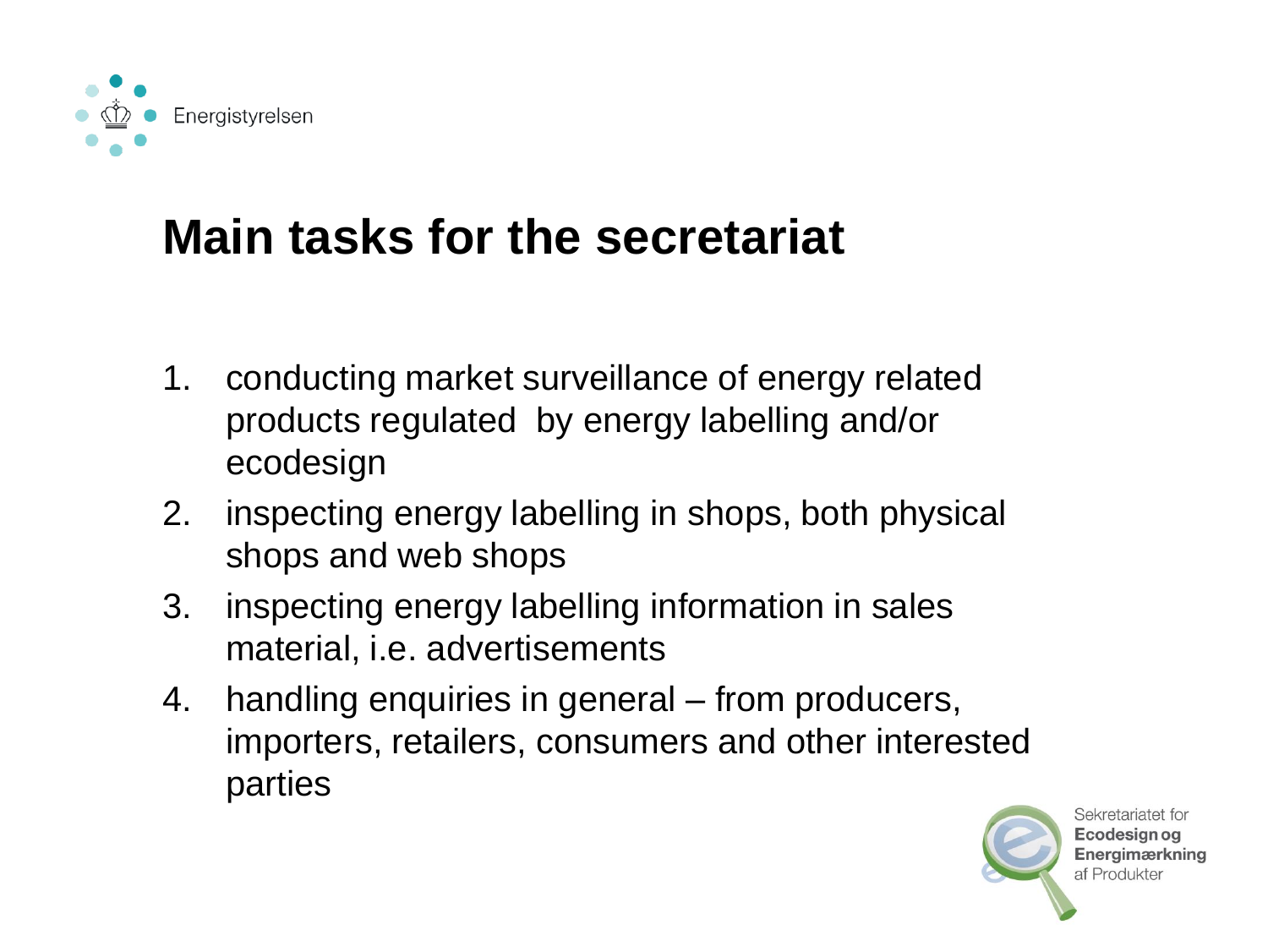

#### **Responsibility of Manufacturer**

| Ecodesign<br>directive  | <b>Energy labelling</b><br>directive |  |
|-------------------------|--------------------------------------|--|
| (2009/125/EC)           | (2010/30/EC)                         |  |
| Regulations <i>i.e.</i> | Regulations i.e.                     |  |
| (EU) 813/2013           | (EU) 811/2013                        |  |
| (EU) 814/2013           | (EU) 812/2013                        |  |
| (EU) 1253/2014          | (EU) 1254/2014                       |  |

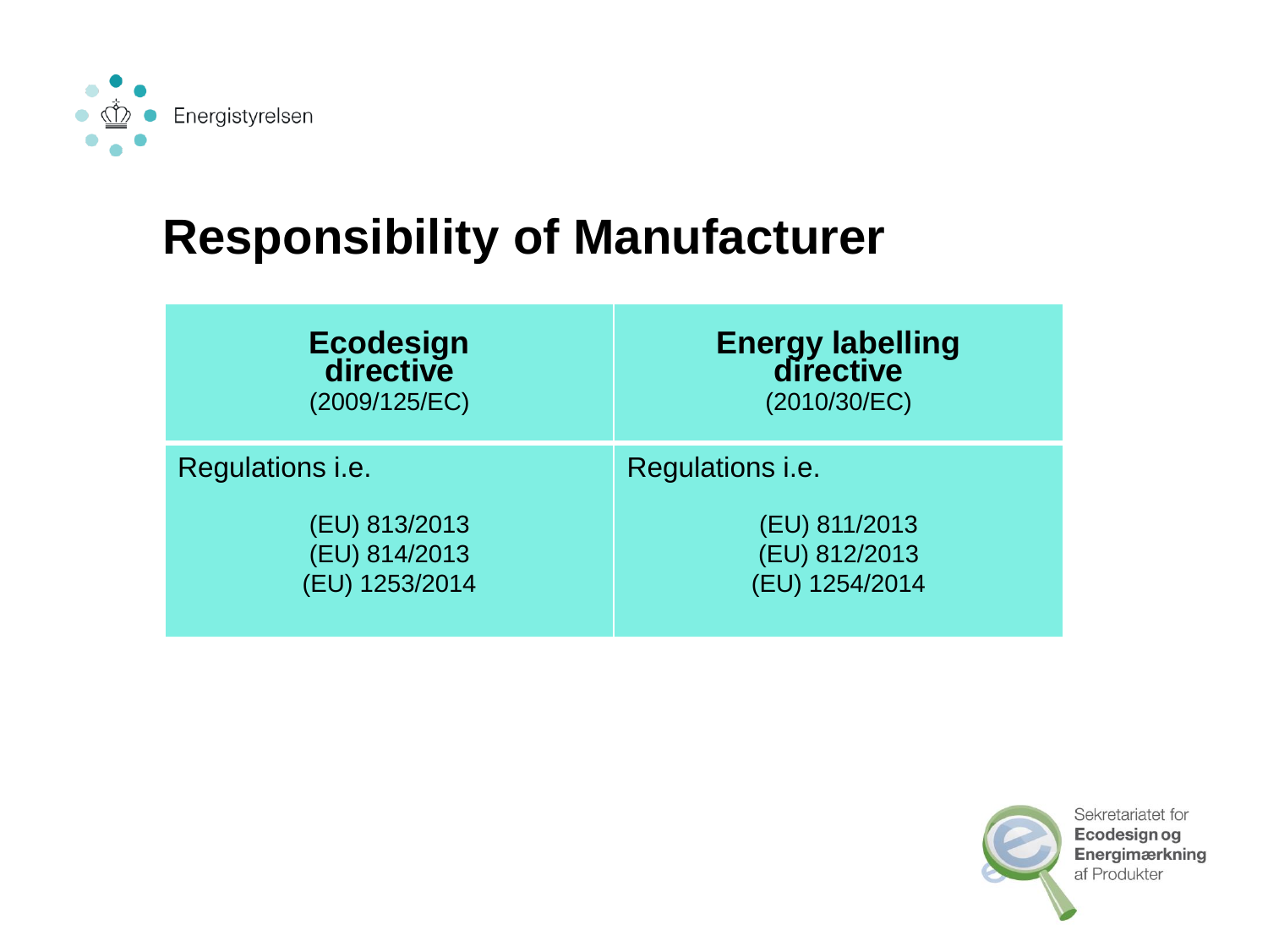

### **Energy labelling regulations**

- a general introduction
- Article 1 subject matter and scope
- Article 2 definitions
- Article 3 responsibility of suppliers (and timetable)
- Article 4 responsibilities of dealers
- Article 5 measurement and calculation methods
- Article 6 verification procedure for market surveillance purposes

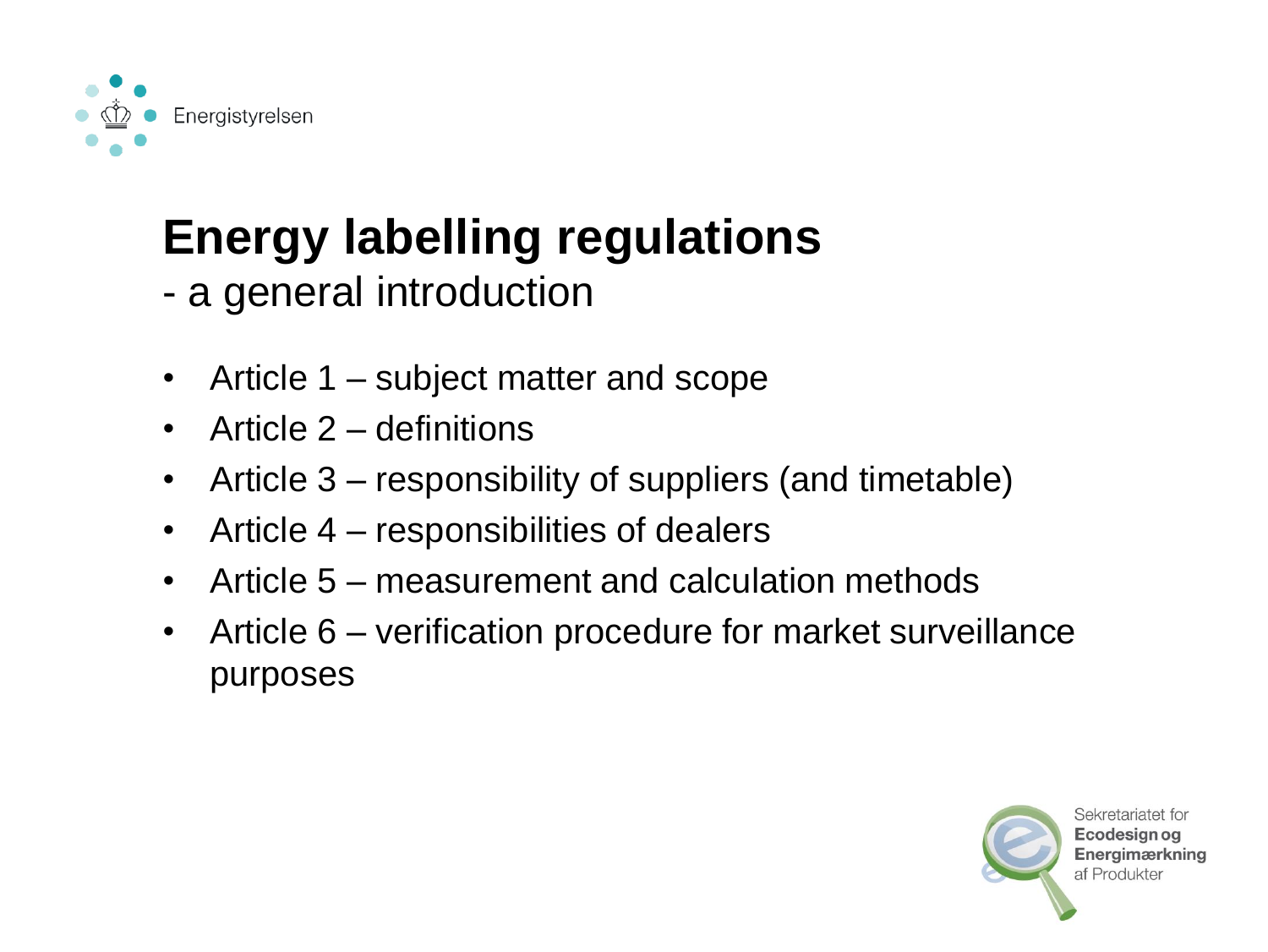

### **Ecodesign regulations**

- a general introduction
- Article 1 subject matter and scope
- Article 2 definitions
- Article 3 Ecodesign requirements and timetable
- Article 4 Conformity assessment
- Article 5 verification procedure
- Annexes all the demands are outlined in here

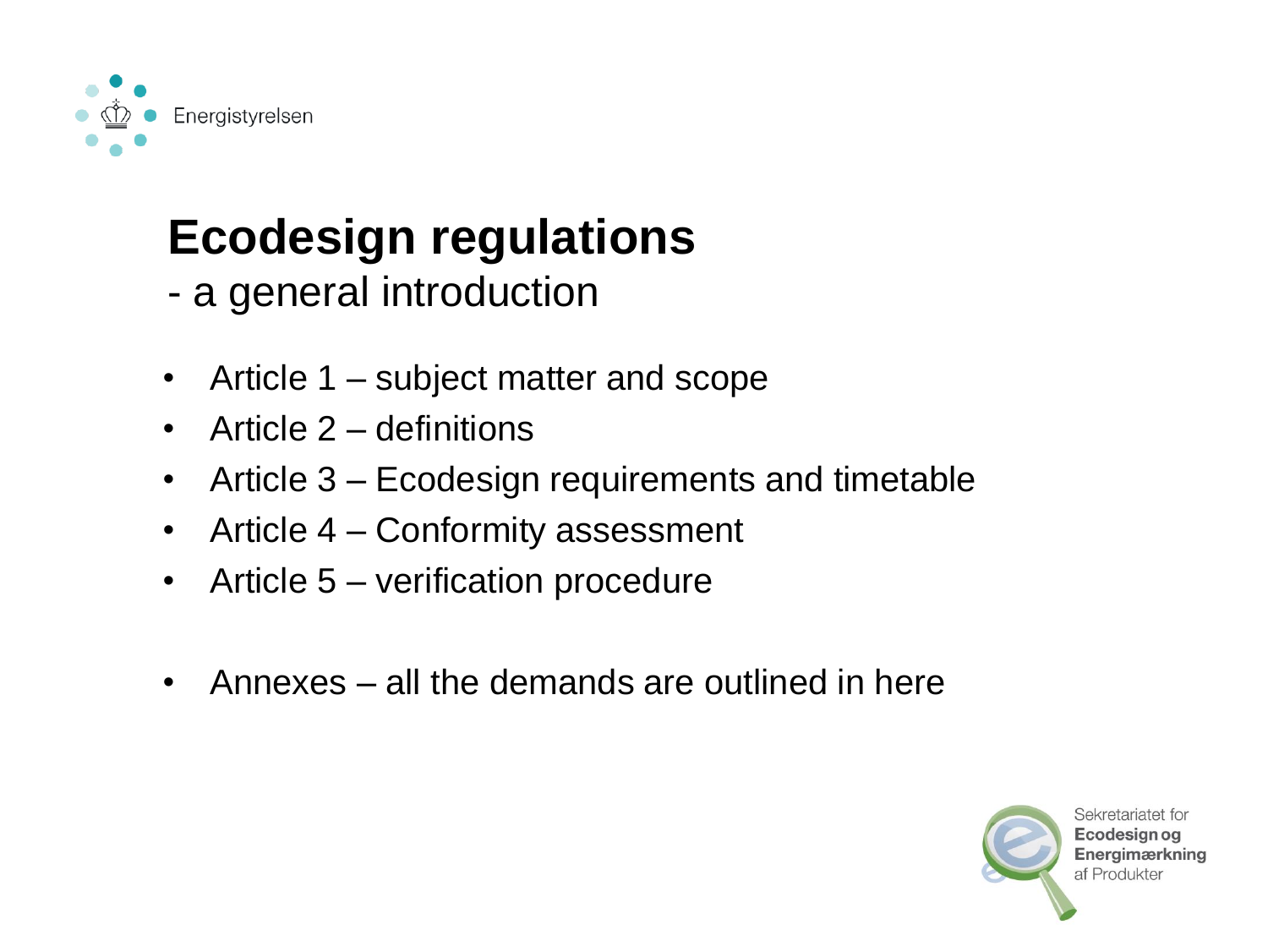

#### **Responsibility of Manufacturer**

|           | Ecodesign<br>directive                                       | <b>Energy labelling<br/>directive</b>                          |
|-----------|--------------------------------------------------------------|----------------------------------------------------------------|
| $\bullet$ | Assess the product conformity<br>with requirements           | Supply the energy label(s) and a<br>$\bullet$<br>product fiche |
| $\bullet$ | Prepare CE-declaration of<br>conformity<br>Affix the CE-mark | Elaborate technical                                            |
|           | Elaborate technical<br>documentation                         | documentation                                                  |

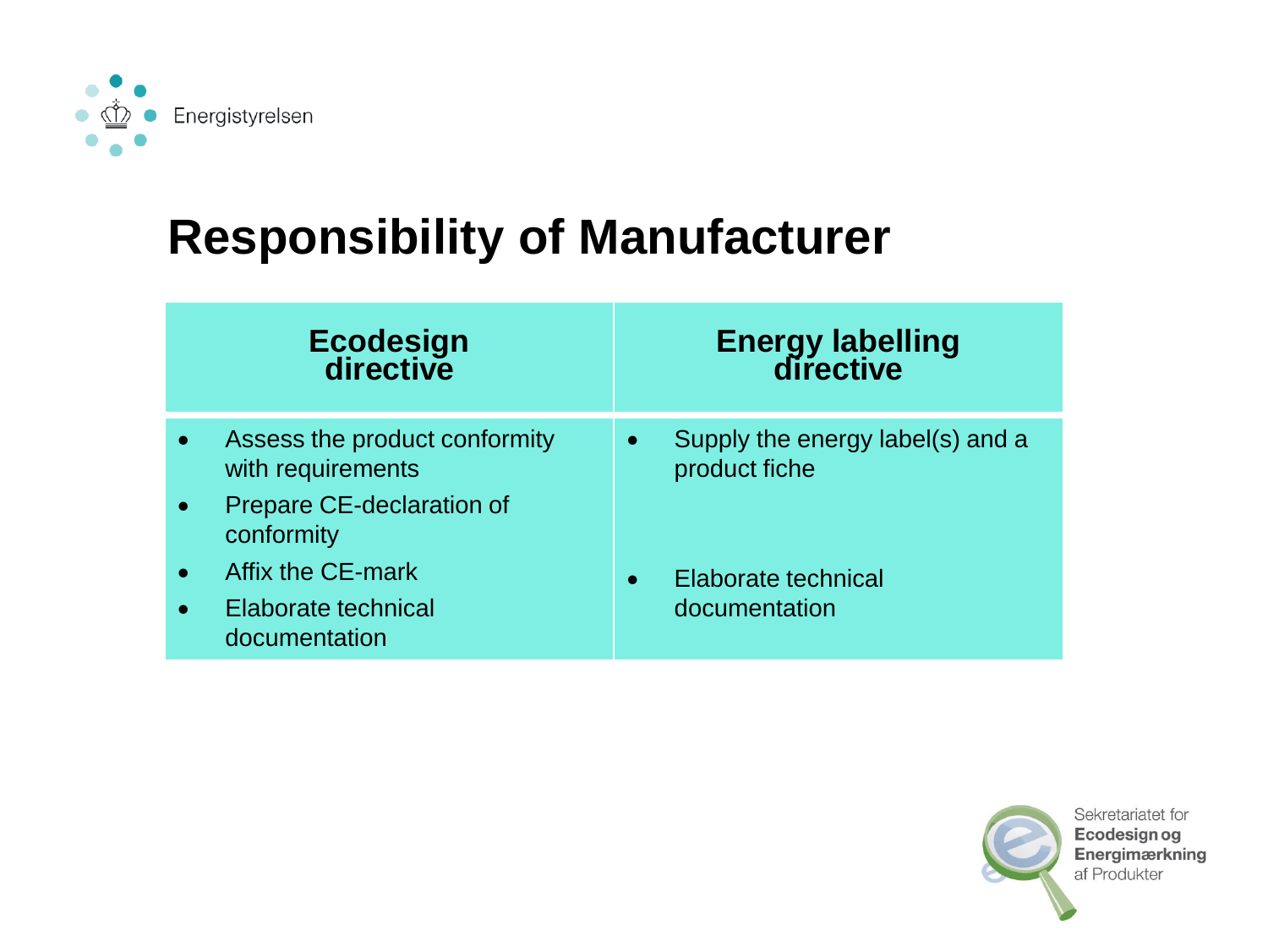

### **Responsibility of Manufacturer**

General overall demands

- documentation has to be elaborated before the first model is placed on the market
- documentation shall be made available within 10 days of receipt of a request from authorities
- the manufacturer shall keep documentation relating to the conformity assessment available for authorities for a period of 10 years after the last of that product has been manufactured



Sekretariatet for Ecodesian oa **Energimærkning** af Produkter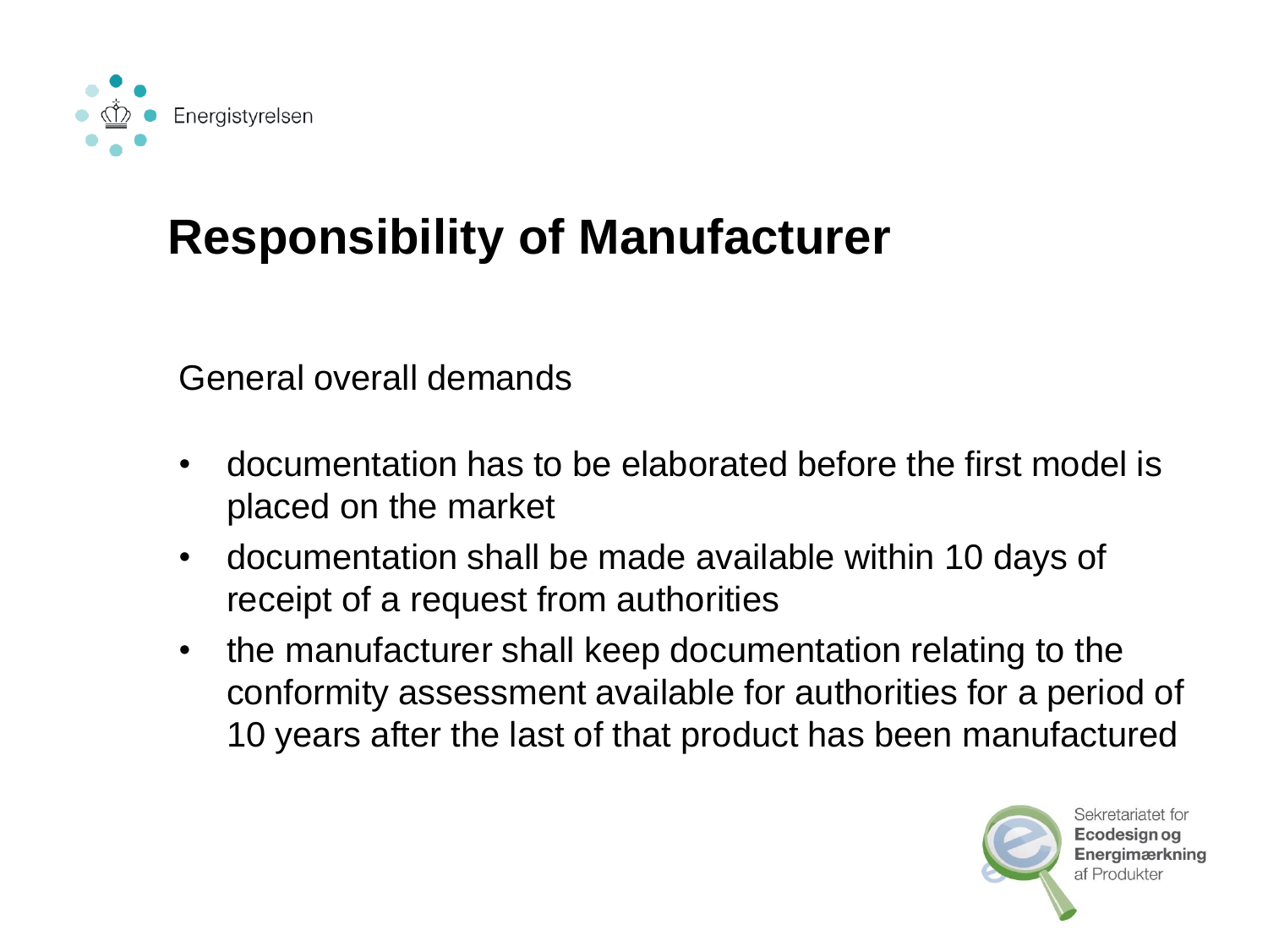

#### **Market surveillance**

Overall annual plan by the Danish Energy Agency

- Types of inspection
- Product categories and focus areas
- Campaigns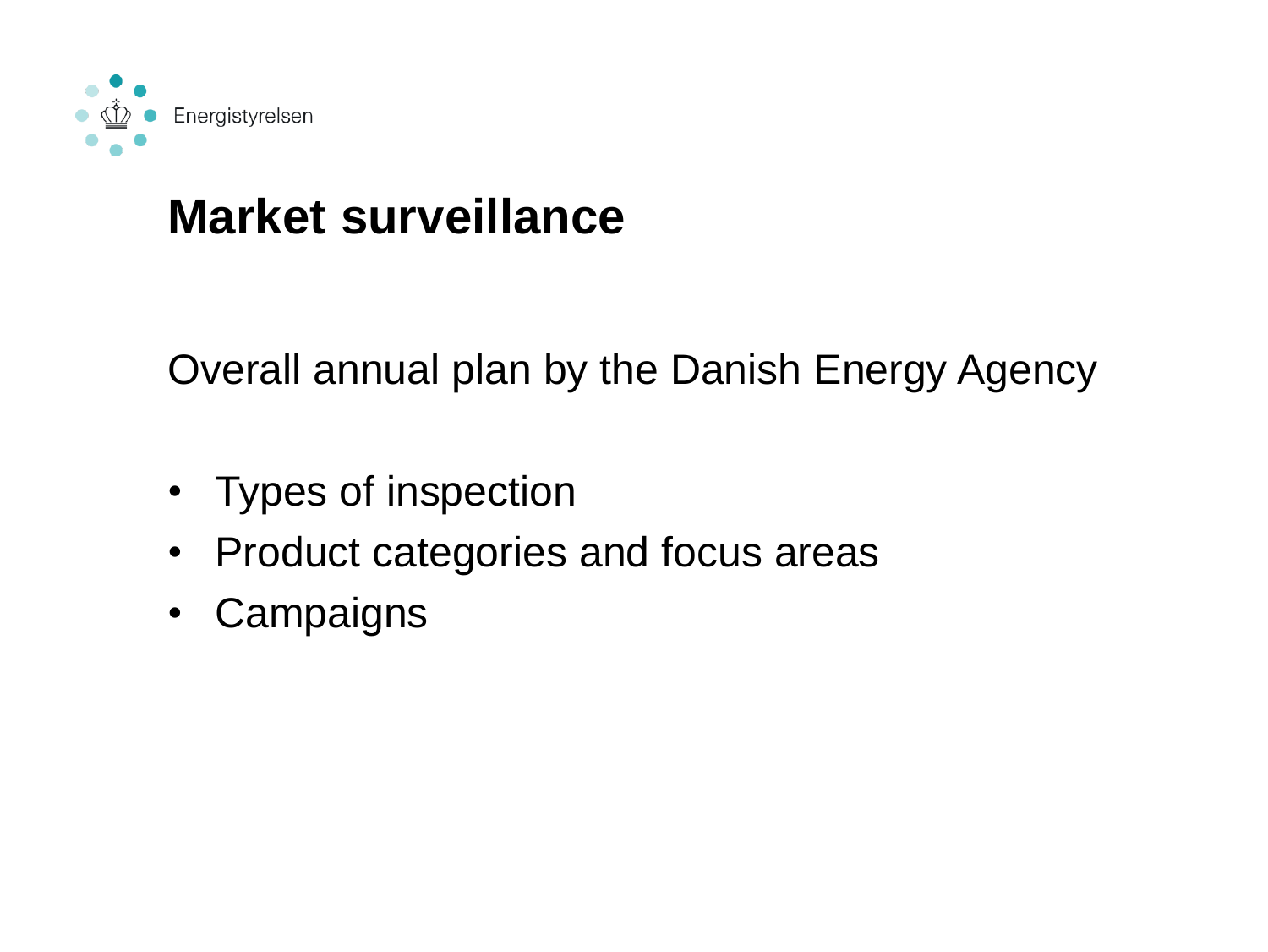

#### **Documentary checks consists of ..**

| <b>Control of documentation</b> |                          |                        |                                       |  |  |  |  |
|---------------------------------|--------------------------|------------------------|---------------------------------------|--|--|--|--|
| Energy                          | <b>Common for Energy</b> | Ecodesign              |                                       |  |  |  |  |
| labelling                       | labelling and            | <b>Regulations</b>     |                                       |  |  |  |  |
|                                 | Ecodesign                |                        |                                       |  |  |  |  |
|                                 |                          |                        |                                       |  |  |  |  |
| Inspection of                   | Inspection of            | Inspection of          | Inspection of                         |  |  |  |  |
| data sheets                     | technical                | <b>CE</b> declarations | product                               |  |  |  |  |
|                                 | documentation            |                        | information                           |  |  |  |  |
| <b>Advertises</b>               |                          |                        | requirements                          |  |  |  |  |
|                                 |                          |                        | Website, user                         |  |  |  |  |
|                                 |                          |                        | manual, rating plate,<br>af Produkter |  |  |  |  |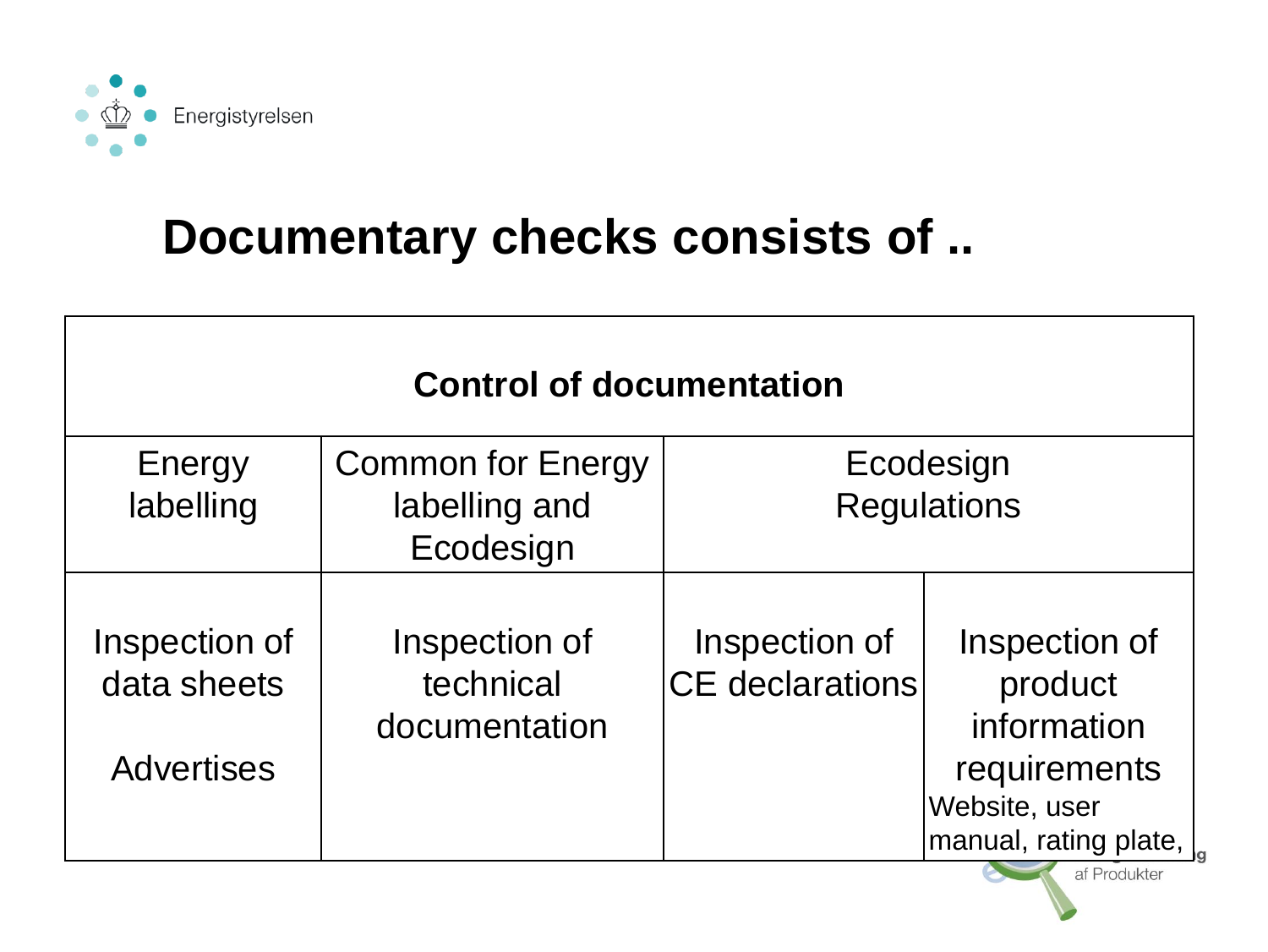

### **Focus at ecodesign market surveillance**

#### Conformity assessment

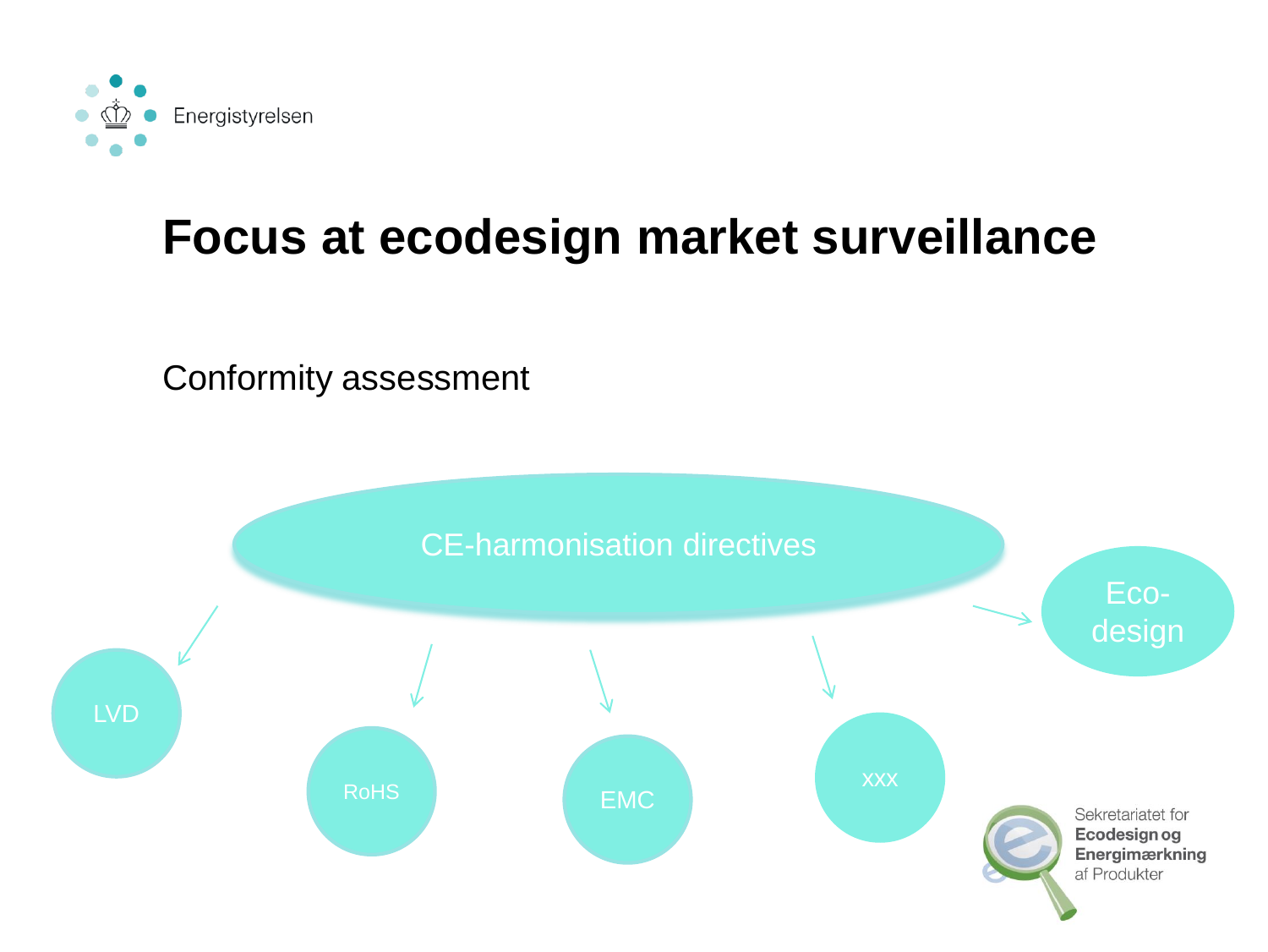



### **CE declaration of conformity**

#### Article 5 of the Ecodesign directive (EU) 125/2009:

#### *3. The EC declaration of conformity shall contain the elements specified in Annex VI and shall refer to the appropriate implementing measure*

Annex VI states:

The EC declaration of conformity must contain the following elements:

- 1. the name and address of the manufacturer or of its authorised representative;
- 2. a description of the model sufficient for its unambiguous identification;
- 3. where appropriate, the references of the harmonised standards applied;
- 4. where appropriate, the other technical standards and specification used;
- 5. where appropriate, the reference to other Community legislation providing for the affixing of the CE mark that is applied; and
- 6. the identification and signature of the person empowered to bind the manufacturer or its authorised representative.

Sekretariatet for Ecodesian og **Energimærkning** af Produkter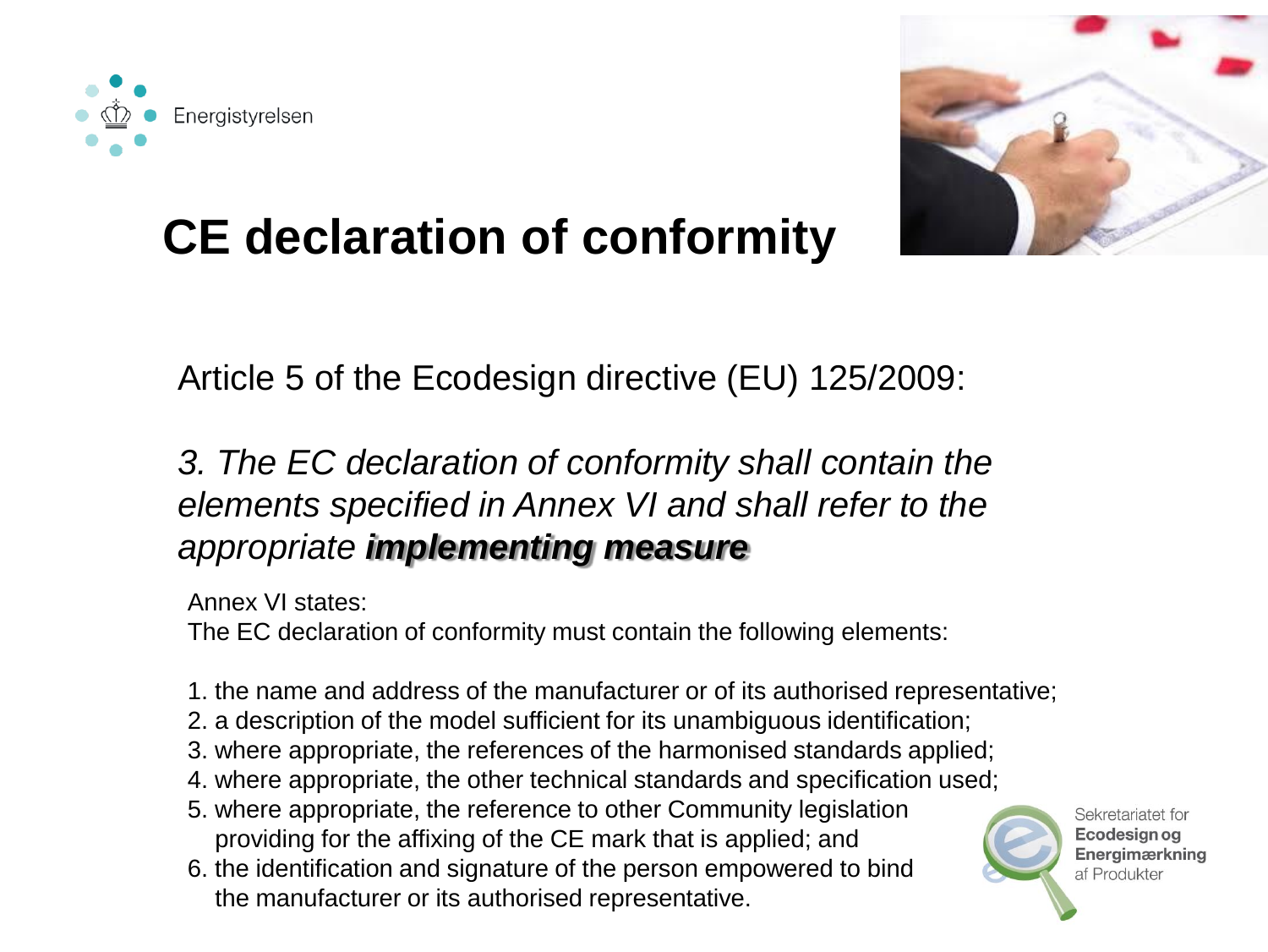

#### Ecodesign directive 2009/125/EC

*Annex IV Internal design control (referred to in Article 8(2))* 

- 2. A technical documentation file *making possible an assessment of the conformity of the product with the requirements* of the applicable implementing measure must be compiled by the manufacturer.
- The documentation must contain, in particular:
- (a) a general description of the product and of its intended use;
- (g) the results of measurements on the ecodesign requirements carried out, including details of the conformity of these measurements as compared with the ecodesign requirements set out in the applicable implementing measure.

#### Energy labelling: directive 2010/30/EC

#### *Article 5 Responsibilities of suppliers*

• (iii) test reports, where available, including those carried out by relevant notified organisations as defined under other Union legislation



Sekretariatet for Ecodesian oa **Energimærkning** af Produkter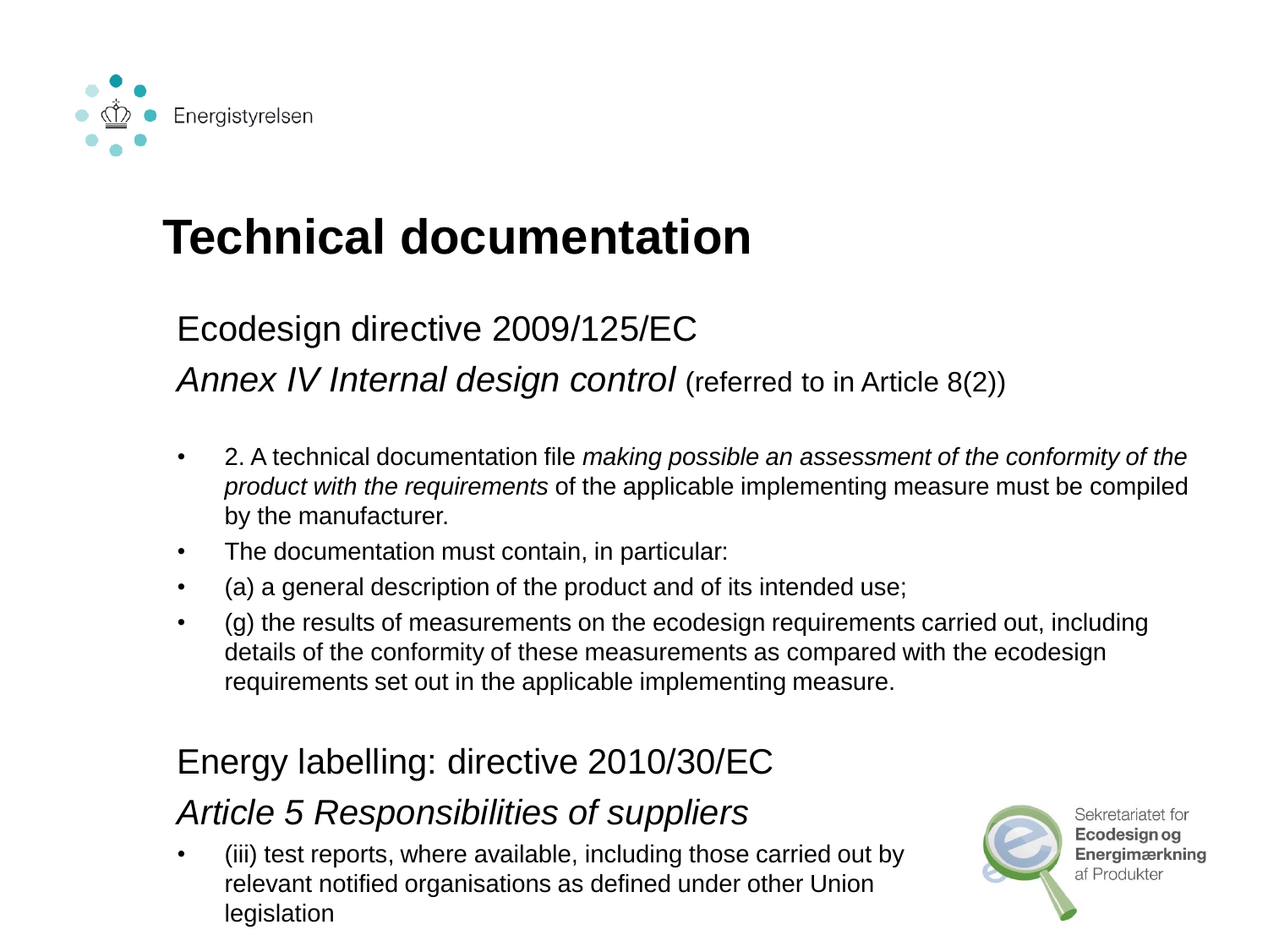

All the declared/supplied data about the product must be substantiated by the manufacturer

Minimum demands from ecodesign – and other required product information



Sekretariatet for Ecodesian og Energimærkning af Produkter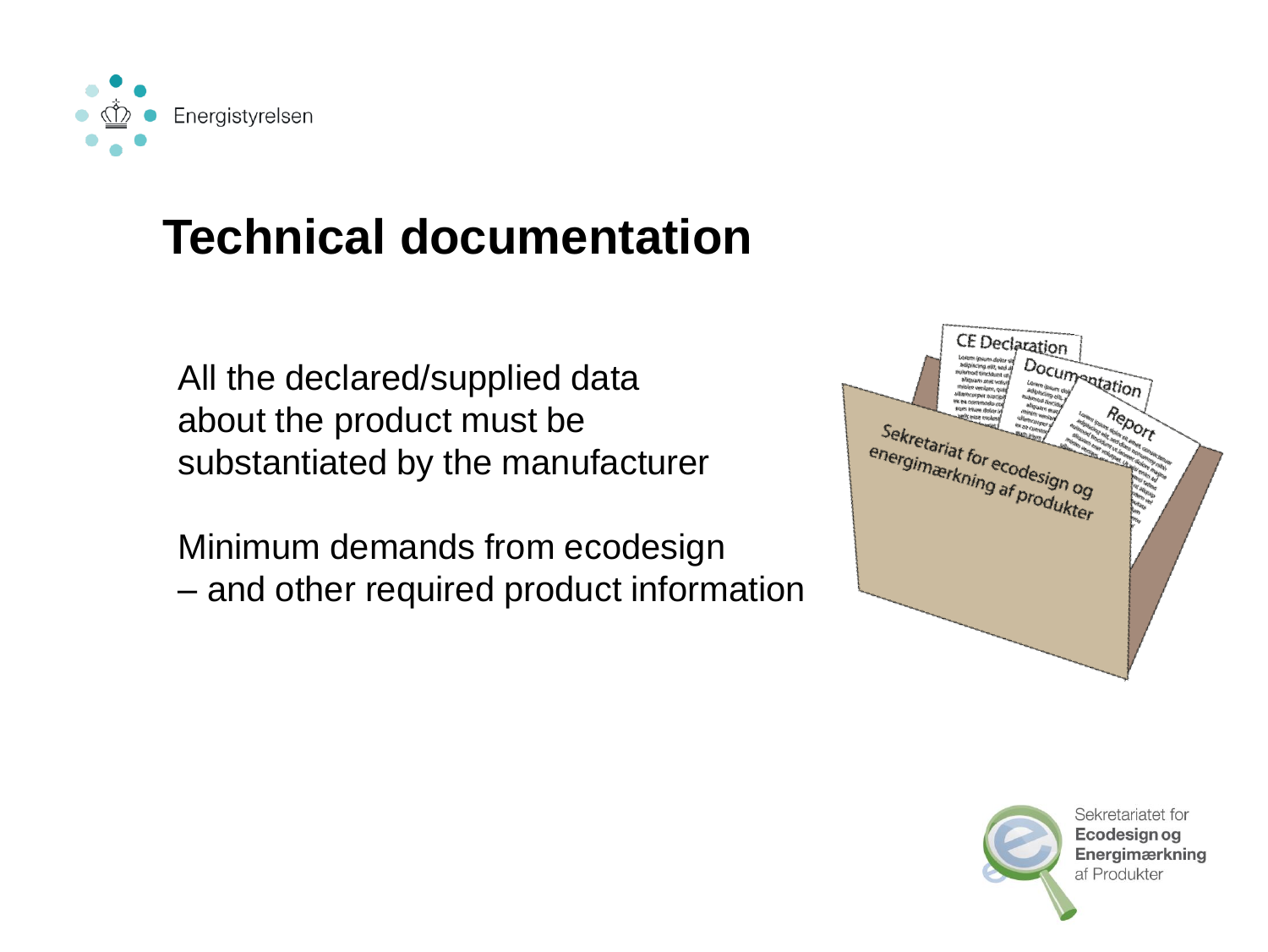

Energy label information verification

- Energy class
- Sound power level
- Consumption of resources

Values stated in product fiche, advertisements, webshops …

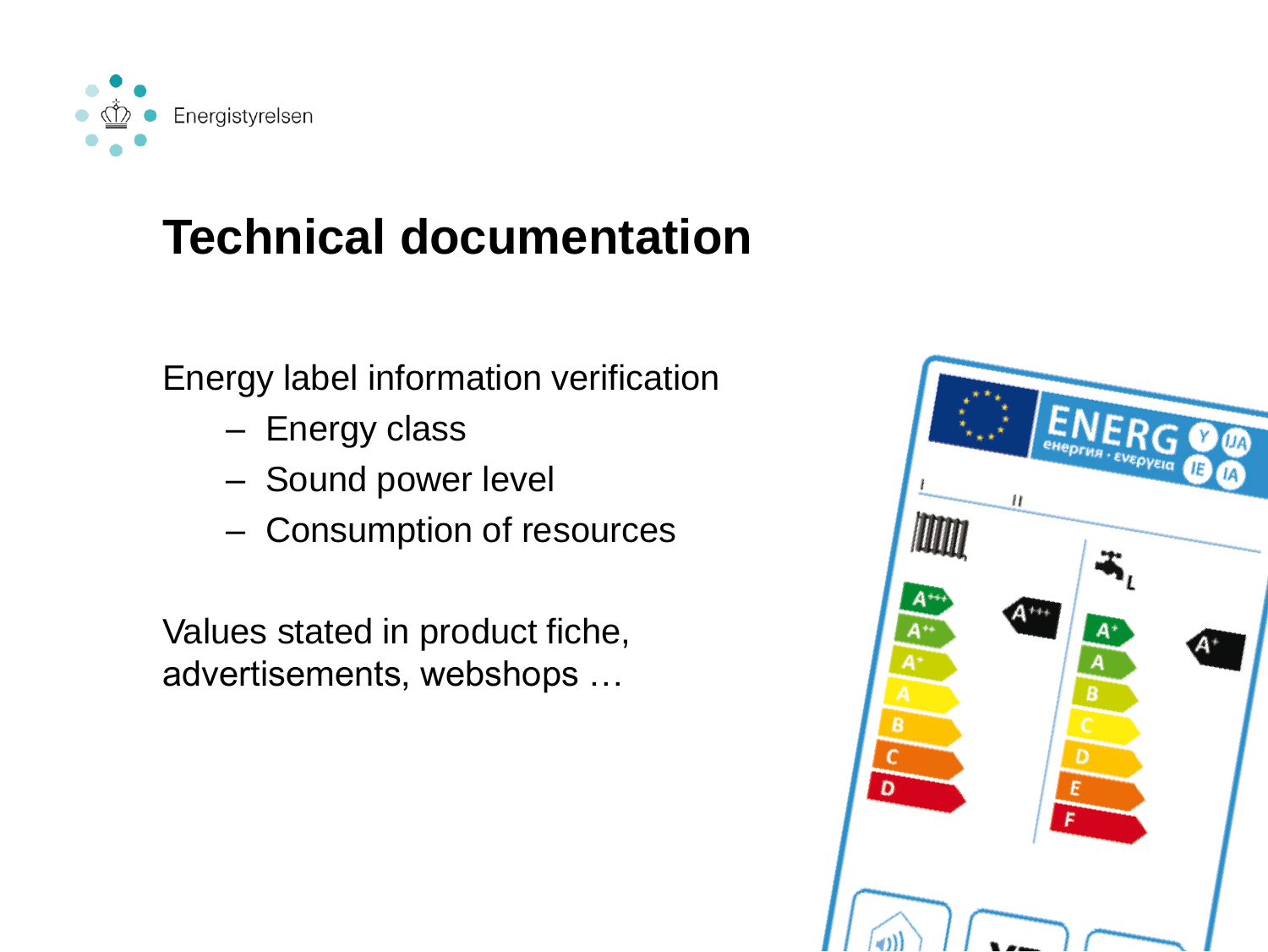

#### -ecodesign requirements

#### As described in Regulation 813/2013 (annex II)

5. REQUIREMENTS FOR PRODUCT INFORMATION

From 26 September 2015 the following product information on heaters shall be provided:

(a) the instruction manuals for installers and end-users, and free access websites of manufacturers, their authorised representatives and importers shall contain the following elements:

#### - And continues

- (b) the technical documentation for the purposes of conformity assessment pursuant to Article 4 shall contain the following elements:
	- the elements specified in point (a);

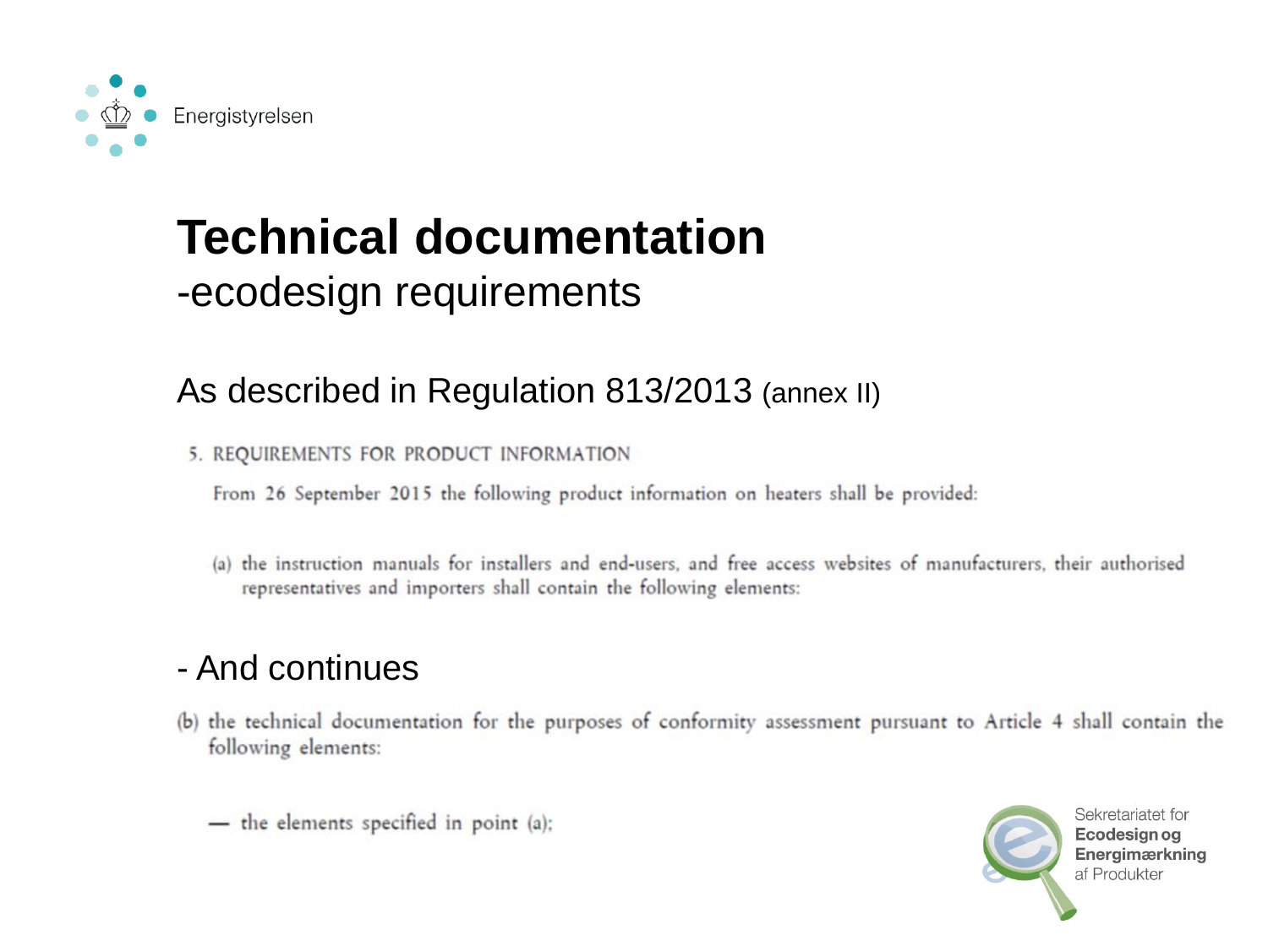

- ecodesign requirements

Verifying the requirements:

Seasonal space heating/useful efficiency Sound power level Water heating efficiency, if applicable Emission of  $NO<sub>x</sub>$ , if applicable

| Model(s): [information identifying the model(s) to which the information relates]<br>Condensing boiler: [yes/no]<br>Low-temperature (**) boiler: [yes/no]<br>B11 boiler: [yes/no]<br>Cogeneration space heater: [yes/no]<br>If yes, equipped with a supplementary heater: [yes/no]<br>Combination heater: [yes/no]<br>Item<br>Symbol<br>Value<br>Unit<br>Item<br>Symbol<br>Value<br>Unit<br>Rated heat output<br>Prated<br>X<br>kw<br>Seasonal space heating<br>η,<br>X<br>x<br>energy efficiency<br>For boiler space heaters and boiler combination heaters:<br>Useful heat output<br>For boiler space heaters and boiler combination heaters:<br>Useful efficiency<br>At rated heat output and<br>P,<br>kw<br>XΧ<br>high-temperature regime (*)<br>At rated heat output and<br>η.<br>X,X<br>X<br>high-temperature regime (*)<br>At 30 % of rated heat output<br>Ρ,<br>kw<br>X,X<br>and low-eemperature<br>At 30 % of rated heat output<br>η,<br>X<br>X,X<br>regime (**)<br>and low-temperature<br>regime (**)<br>For cogeneration space heaters: Useful hear output<br>For cogeneration space heaters: Useful efficiency<br>At rated heat output of<br>P <sub>CHP100</sub><br>kw<br>XX<br>cogeneration space heater<br>At rated heat output of<br>TCHP100<br>$+50$<br>X, X<br>X<br>with supplementary heater<br>cogeneration space heater<br>disabled<br>$+5\mu$ p0<br>with supplementary heater<br>disabled<br>At rated heat output of<br>P <sub>CHP100</sub><br>kw<br>X.X<br>cogeneration space heater<br>At rated heat output of<br>Пантоо<br>X<br>$+5400$<br>XX<br>with supplementary heater<br>cogeneration space heater<br>enabled<br>$+$ Sup100<br>with supplementary heater<br>enabled <sup>®</sup><br>For cogeneration space heaters: Electrical efficiency<br>Supplementary heater<br>At rated heat output of<br><b>Песні 100</b><br>X<br>XX<br>cogeneration space heater<br>Rated heat output<br>Psup<br>$+ \ln p$<br>X,X<br>kw<br>with supplementary heater<br>disabled<br>At rated heat output of<br>XX<br>Tel.CHP100<br>X<br>Type of energy input<br>cogeneration space heater<br>$+5400$<br>with supplementary heater<br>enabled<br>Auxiliary electricity consumption<br>Other items<br>At full load | Table 7<br>Technical parameters for boiler space heaters, boiler combination heaters and cogeneration space heaters |
|-----------------------------------------------------------------------------------------------------------------------------------------------------------------------------------------------------------------------------------------------------------------------------------------------------------------------------------------------------------------------------------------------------------------------------------------------------------------------------------------------------------------------------------------------------------------------------------------------------------------------------------------------------------------------------------------------------------------------------------------------------------------------------------------------------------------------------------------------------------------------------------------------------------------------------------------------------------------------------------------------------------------------------------------------------------------------------------------------------------------------------------------------------------------------------------------------------------------------------------------------------------------------------------------------------------------------------------------------------------------------------------------------------------------------------------------------------------------------------------------------------------------------------------------------------------------------------------------------------------------------------------------------------------------------------------------------------------------------------------------------------------------------------------------------------------------------------------------------------------------------------------------------------------------------------------------------------------------------------------------------------------------------------------------------------------------------------------------------------------------------------------------------------------------------------------------------------------------------|---------------------------------------------------------------------------------------------------------------------|
|                                                                                                                                                                                                                                                                                                                                                                                                                                                                                                                                                                                                                                                                                                                                                                                                                                                                                                                                                                                                                                                                                                                                                                                                                                                                                                                                                                                                                                                                                                                                                                                                                                                                                                                                                                                                                                                                                                                                                                                                                                                                                                                                                                                                                       |                                                                                                                     |
|                                                                                                                                                                                                                                                                                                                                                                                                                                                                                                                                                                                                                                                                                                                                                                                                                                                                                                                                                                                                                                                                                                                                                                                                                                                                                                                                                                                                                                                                                                                                                                                                                                                                                                                                                                                                                                                                                                                                                                                                                                                                                                                                                                                                                       |                                                                                                                     |
|                                                                                                                                                                                                                                                                                                                                                                                                                                                                                                                                                                                                                                                                                                                                                                                                                                                                                                                                                                                                                                                                                                                                                                                                                                                                                                                                                                                                                                                                                                                                                                                                                                                                                                                                                                                                                                                                                                                                                                                                                                                                                                                                                                                                                       |                                                                                                                     |
|                                                                                                                                                                                                                                                                                                                                                                                                                                                                                                                                                                                                                                                                                                                                                                                                                                                                                                                                                                                                                                                                                                                                                                                                                                                                                                                                                                                                                                                                                                                                                                                                                                                                                                                                                                                                                                                                                                                                                                                                                                                                                                                                                                                                                       |                                                                                                                     |
|                                                                                                                                                                                                                                                                                                                                                                                                                                                                                                                                                                                                                                                                                                                                                                                                                                                                                                                                                                                                                                                                                                                                                                                                                                                                                                                                                                                                                                                                                                                                                                                                                                                                                                                                                                                                                                                                                                                                                                                                                                                                                                                                                                                                                       |                                                                                                                     |
|                                                                                                                                                                                                                                                                                                                                                                                                                                                                                                                                                                                                                                                                                                                                                                                                                                                                                                                                                                                                                                                                                                                                                                                                                                                                                                                                                                                                                                                                                                                                                                                                                                                                                                                                                                                                                                                                                                                                                                                                                                                                                                                                                                                                                       |                                                                                                                     |
|                                                                                                                                                                                                                                                                                                                                                                                                                                                                                                                                                                                                                                                                                                                                                                                                                                                                                                                                                                                                                                                                                                                                                                                                                                                                                                                                                                                                                                                                                                                                                                                                                                                                                                                                                                                                                                                                                                                                                                                                                                                                                                                                                                                                                       |                                                                                                                     |
|                                                                                                                                                                                                                                                                                                                                                                                                                                                                                                                                                                                                                                                                                                                                                                                                                                                                                                                                                                                                                                                                                                                                                                                                                                                                                                                                                                                                                                                                                                                                                                                                                                                                                                                                                                                                                                                                                                                                                                                                                                                                                                                                                                                                                       |                                                                                                                     |
|                                                                                                                                                                                                                                                                                                                                                                                                                                                                                                                                                                                                                                                                                                                                                                                                                                                                                                                                                                                                                                                                                                                                                                                                                                                                                                                                                                                                                                                                                                                                                                                                                                                                                                                                                                                                                                                                                                                                                                                                                                                                                                                                                                                                                       |                                                                                                                     |
|                                                                                                                                                                                                                                                                                                                                                                                                                                                                                                                                                                                                                                                                                                                                                                                                                                                                                                                                                                                                                                                                                                                                                                                                                                                                                                                                                                                                                                                                                                                                                                                                                                                                                                                                                                                                                                                                                                                                                                                                                                                                                                                                                                                                                       |                                                                                                                     |
|                                                                                                                                                                                                                                                                                                                                                                                                                                                                                                                                                                                                                                                                                                                                                                                                                                                                                                                                                                                                                                                                                                                                                                                                                                                                                                                                                                                                                                                                                                                                                                                                                                                                                                                                                                                                                                                                                                                                                                                                                                                                                                                                                                                                                       |                                                                                                                     |
|                                                                                                                                                                                                                                                                                                                                                                                                                                                                                                                                                                                                                                                                                                                                                                                                                                                                                                                                                                                                                                                                                                                                                                                                                                                                                                                                                                                                                                                                                                                                                                                                                                                                                                                                                                                                                                                                                                                                                                                                                                                                                                                                                                                                                       |                                                                                                                     |
|                                                                                                                                                                                                                                                                                                                                                                                                                                                                                                                                                                                                                                                                                                                                                                                                                                                                                                                                                                                                                                                                                                                                                                                                                                                                                                                                                                                                                                                                                                                                                                                                                                                                                                                                                                                                                                                                                                                                                                                                                                                                                                                                                                                                                       | elmax<br>kw<br>XX.<br>Standby has loss                                                                              |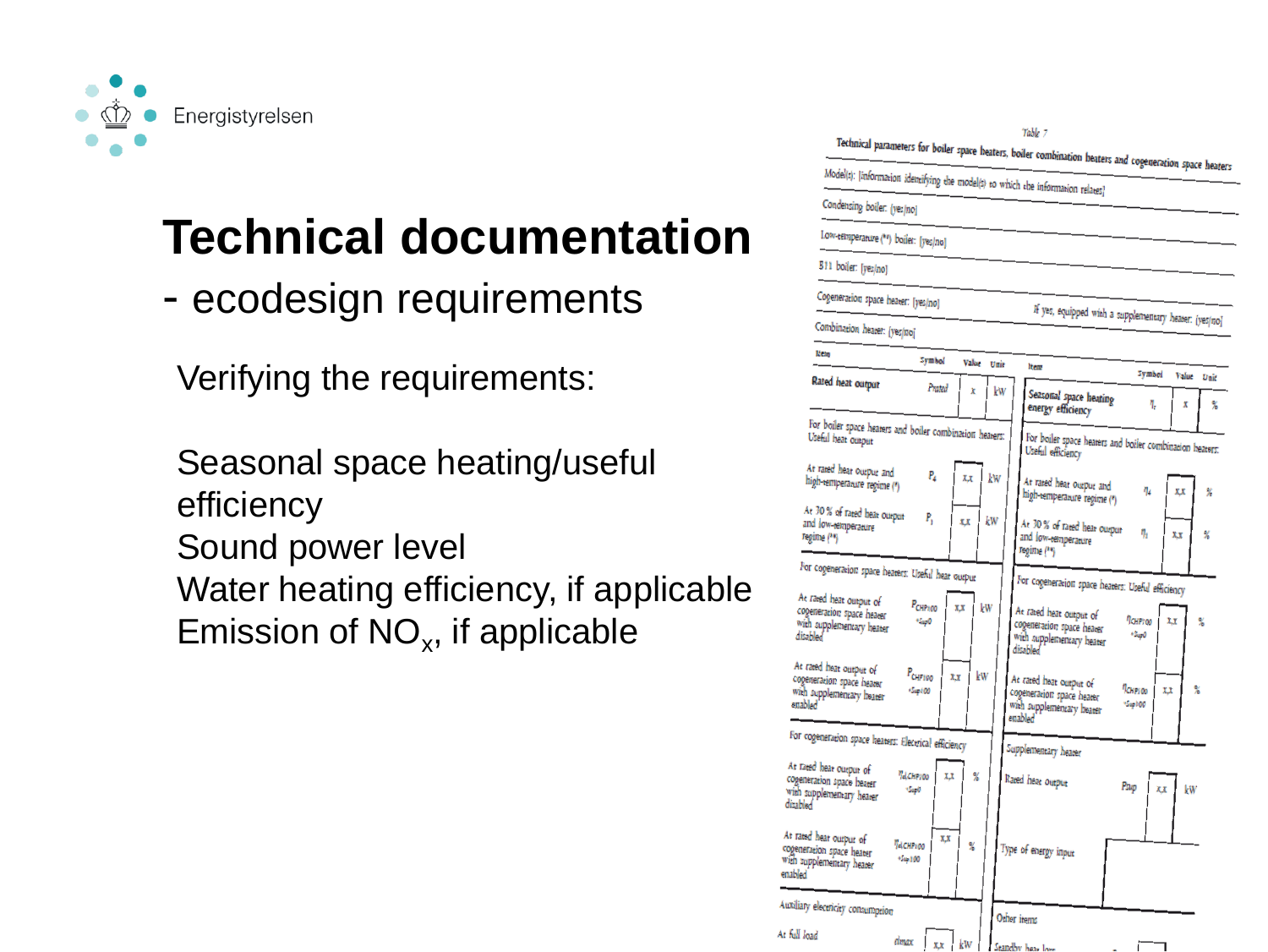

### **The issue of tolerances**

- When authorities perform market surveillance by testing a product a defined tolerance must be granted on the result
- However, when a producer declares values for a product, they are not allowed use any addition to actual measured values
- Transversal regulations for clarification on the purpose of tolerances have been issued

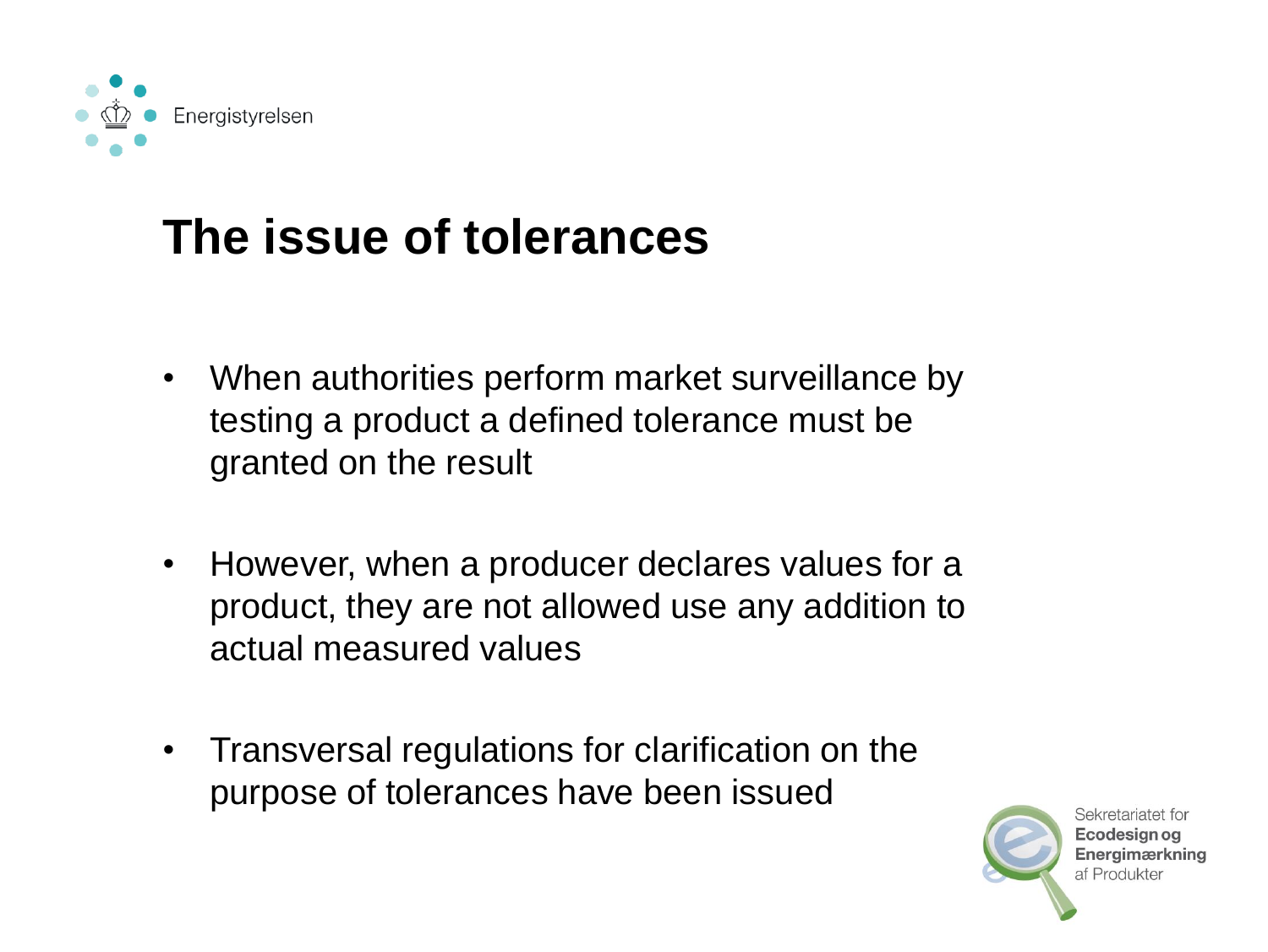

### **Selection of products**

- reasonable doubt
- performance history
- market share
- low price segment
- Danish importers of products with origin outside EU
- widespread inspection on newly regulated product categories

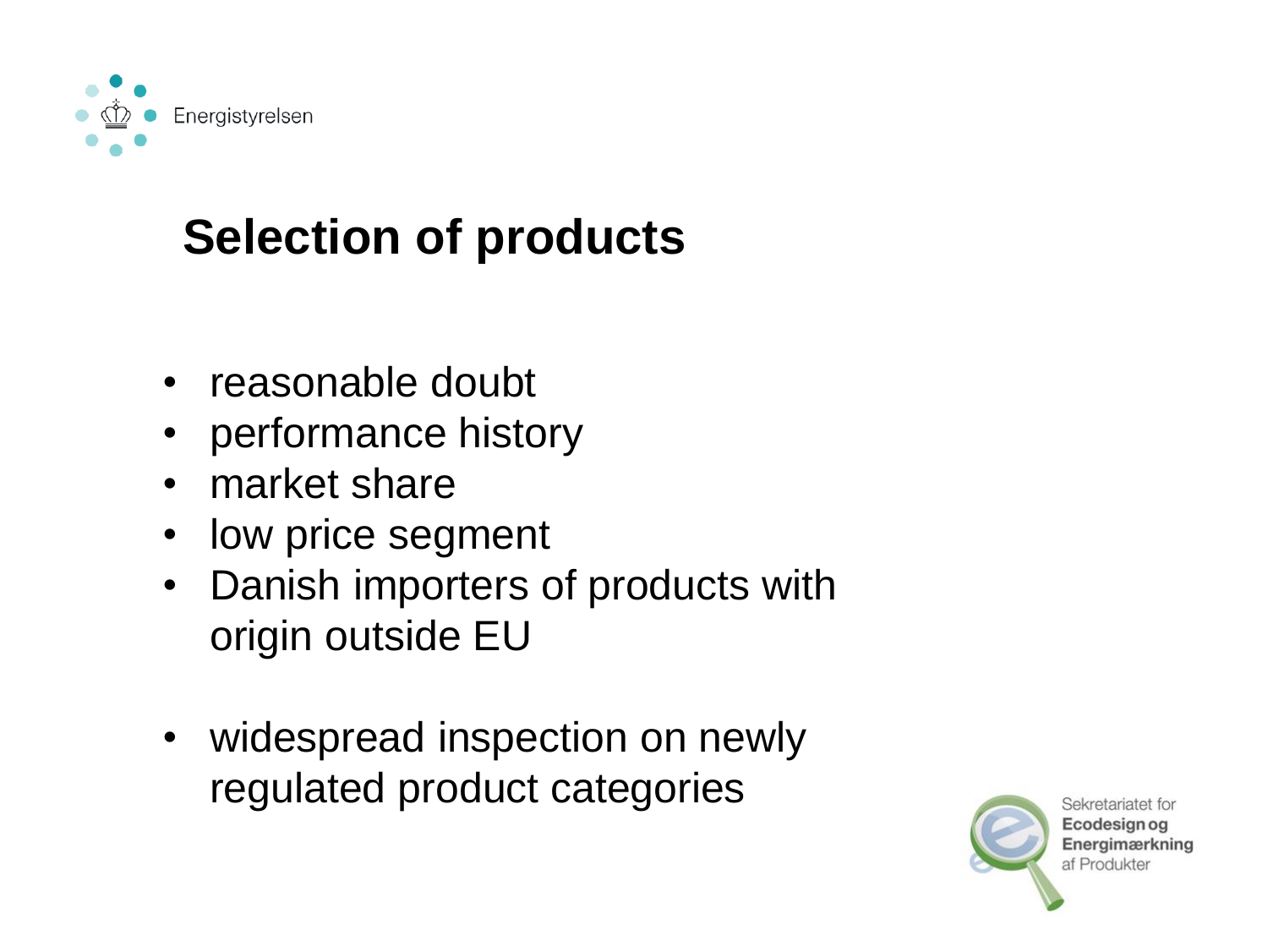

# **Document inspection**

- the procedure

**Requesting documentation**

**Guidance and evaluation / possibly a reminder**

**Results of inspection**

**Case ending/possibly transferral to the DEA**

Sekretariatet for **Ecodesign og** Energimærkning af Produkter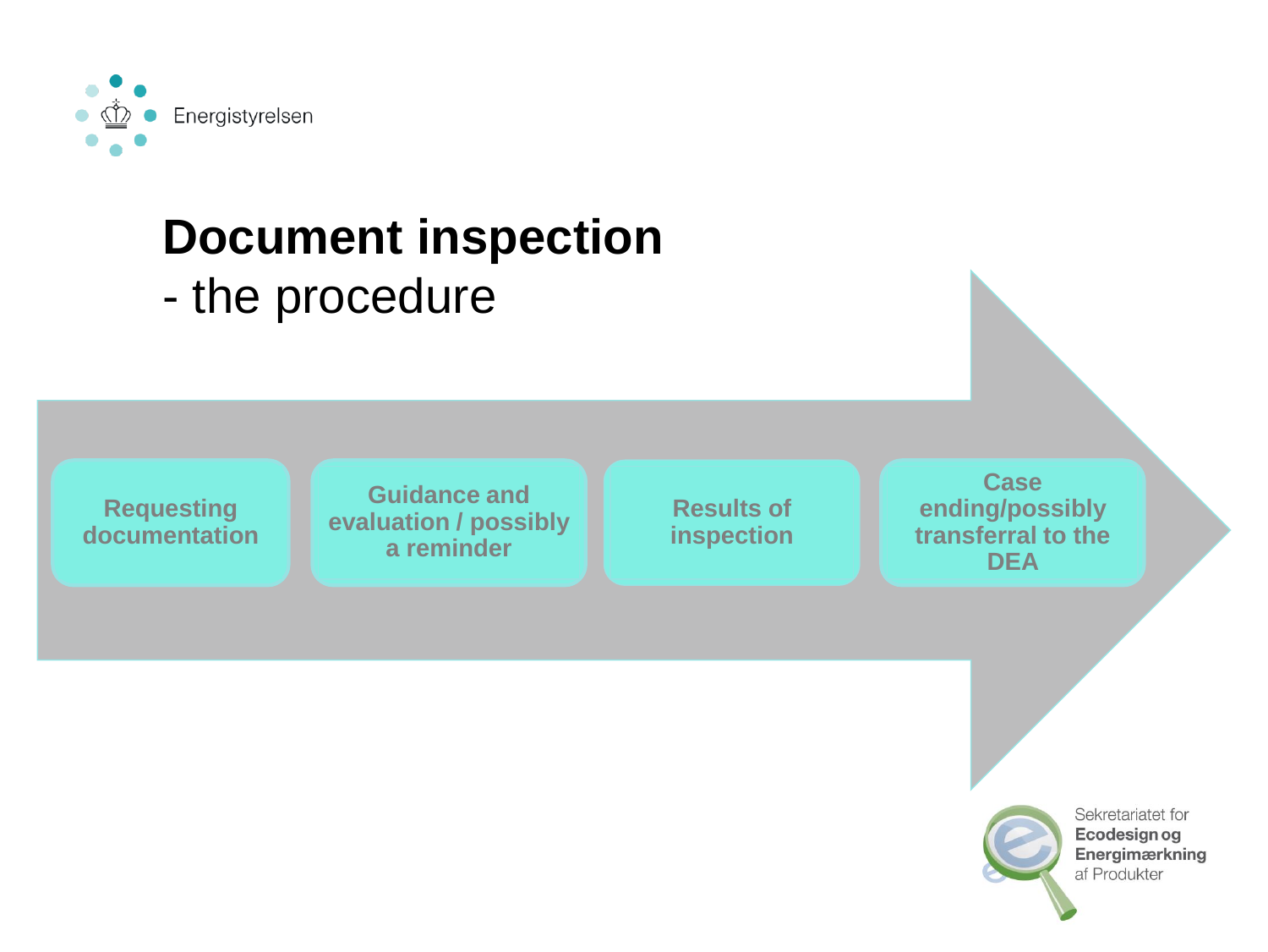

### **Verification testing**

#### Physical testing of product in laboratory:

- Fulfilment of minimum requirements (or maximum) from ecodesign
- Deviation from declared values on energy label and product fiche
	- 2. The model shall be considered to comply with the applicable requirements if:
		- (a) for heaters, packages of space heater, temperature control and solar device, and packages of combination heater, temperature control and solar device, the seasonal space heating energy efficiency  $\eta_s$  is not more than 8 % lower than the declared value at the rated heat output of the unit;
		- (b) for combination heaters and packages of combination heater, temperature control and solar device, the water heating energy efficiency  $\eta_{wh}$  is not more than 8 % lower than the declared value at the rated heat output of the unit:
		- (c) for heaters, the sound power level  $L_{WA}$  is not more than 2 dB higher than the declared value of the unit;
	- $(d)$ …  $(e)$ ...  $(f)$ …

Regulation (EU) 811/2013, annex VIII

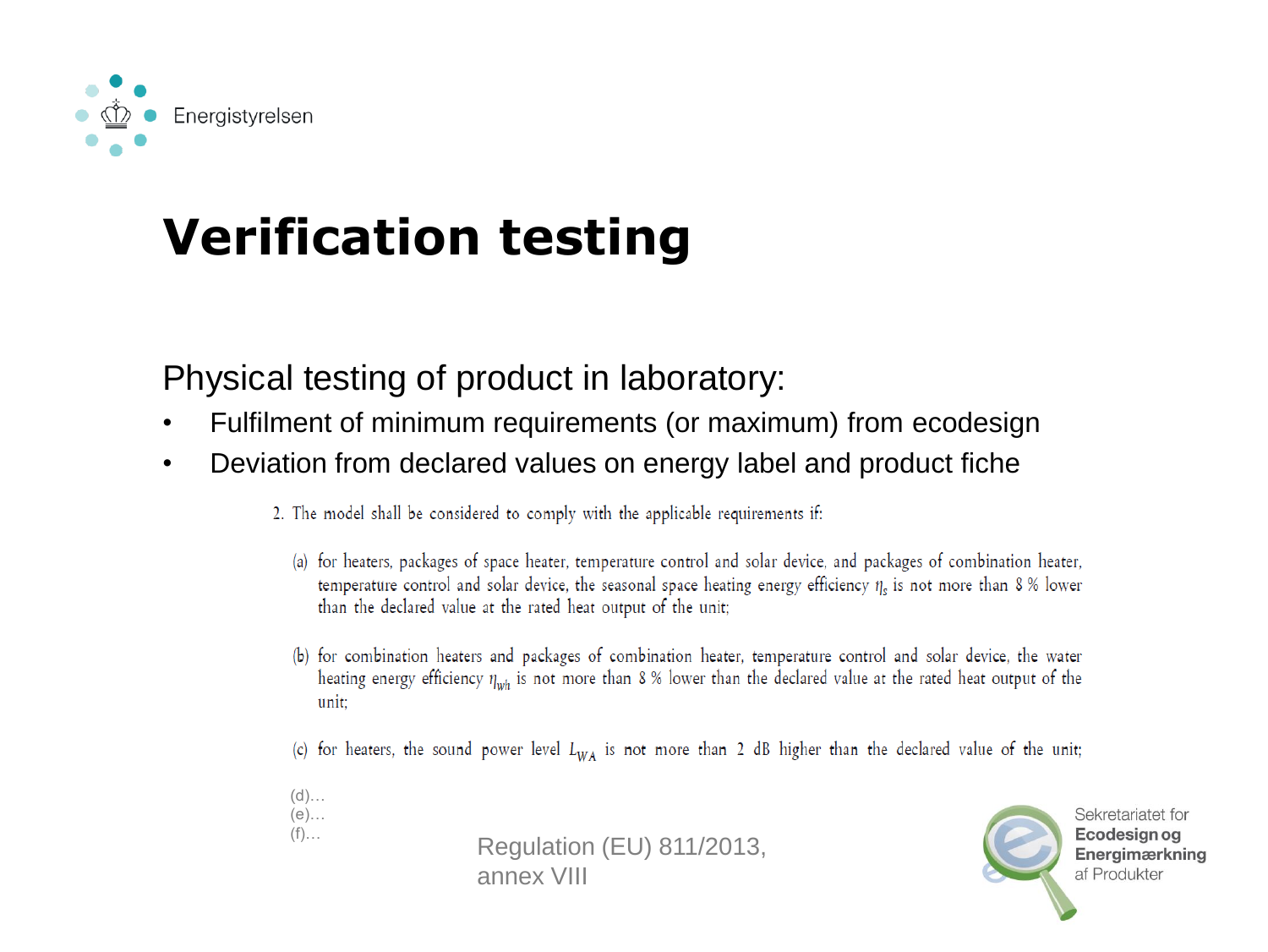

### **Verification testing**

The settings of the appliance to be tested are to be specified by the manufacturer

Will be requested directly from the laboratory

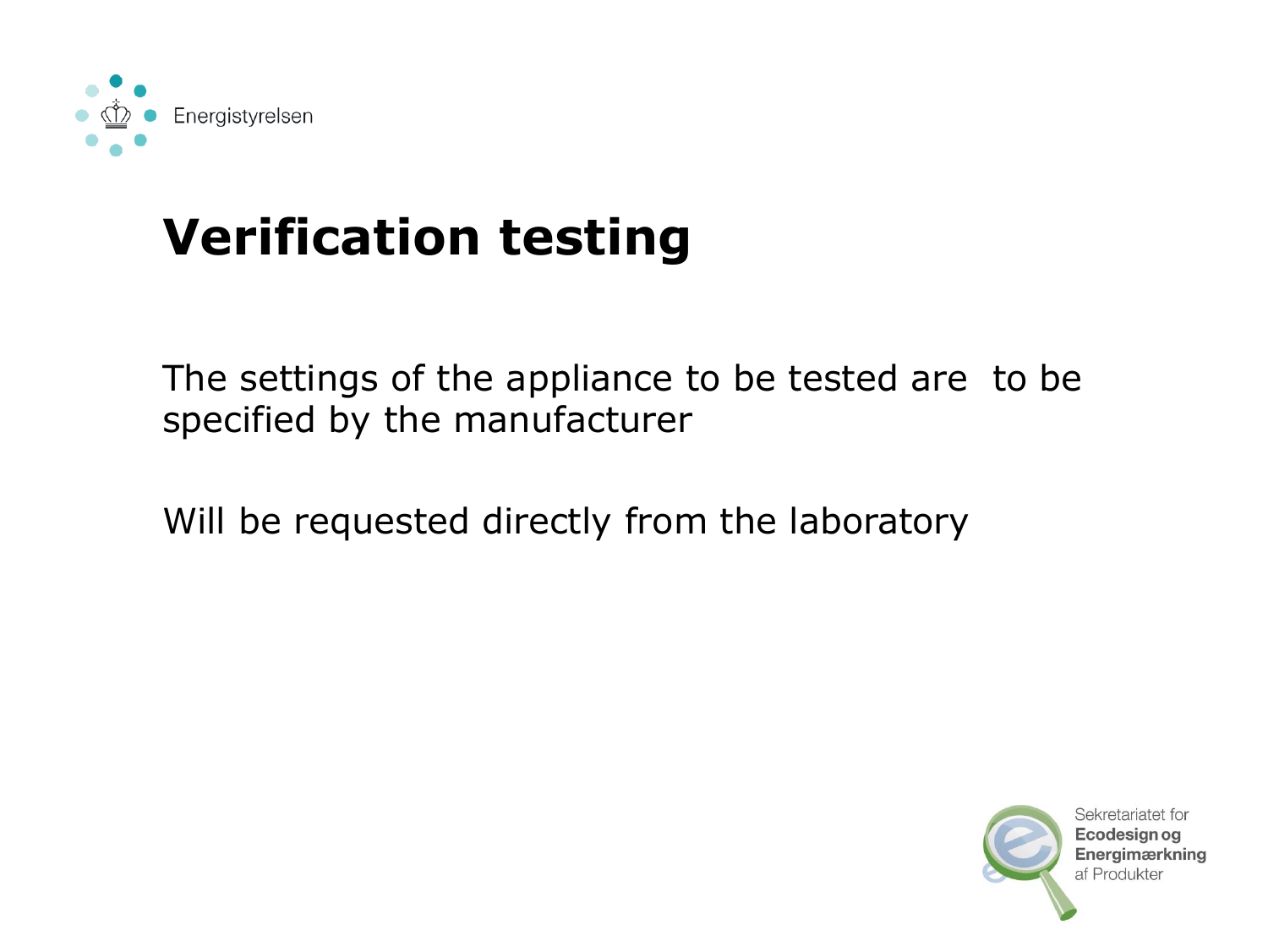

### **Costs for inspection?**

Danish law states that manufacturers shall make a specimen available to the DEA for verification testing

Further, the cost for the case handling and laboratory testing falls to the manufacturer, if the test result shows non-compliance If a manufacturer cannot supply sufficient documentation for the product, the cost also falls to the manufacturer

> Sekretariatet for Ecodesian oa **Energimærkning** af Produkter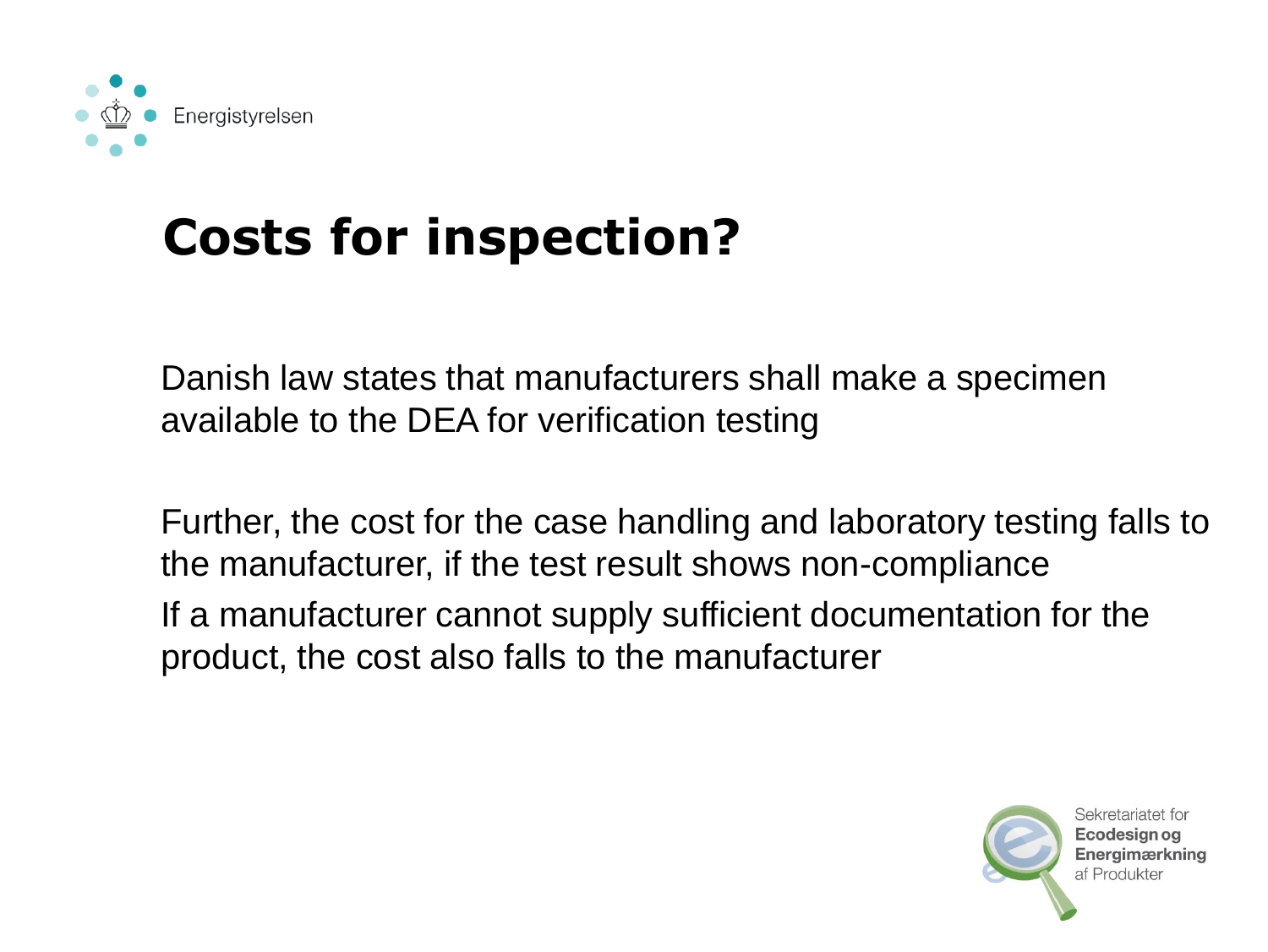

### **Guidance of manufacturers and importers**  are prioritised in Danish market surveillance

- written guidelines
- customised tutorial sessions
- focus on reaching SMEs



Closer contact to MSA results in higher awareness at manufacturers

- and the overall aim is a fair market with energy efficient products



Sekretariatet for Ecodesian og Energimærkning af Produkter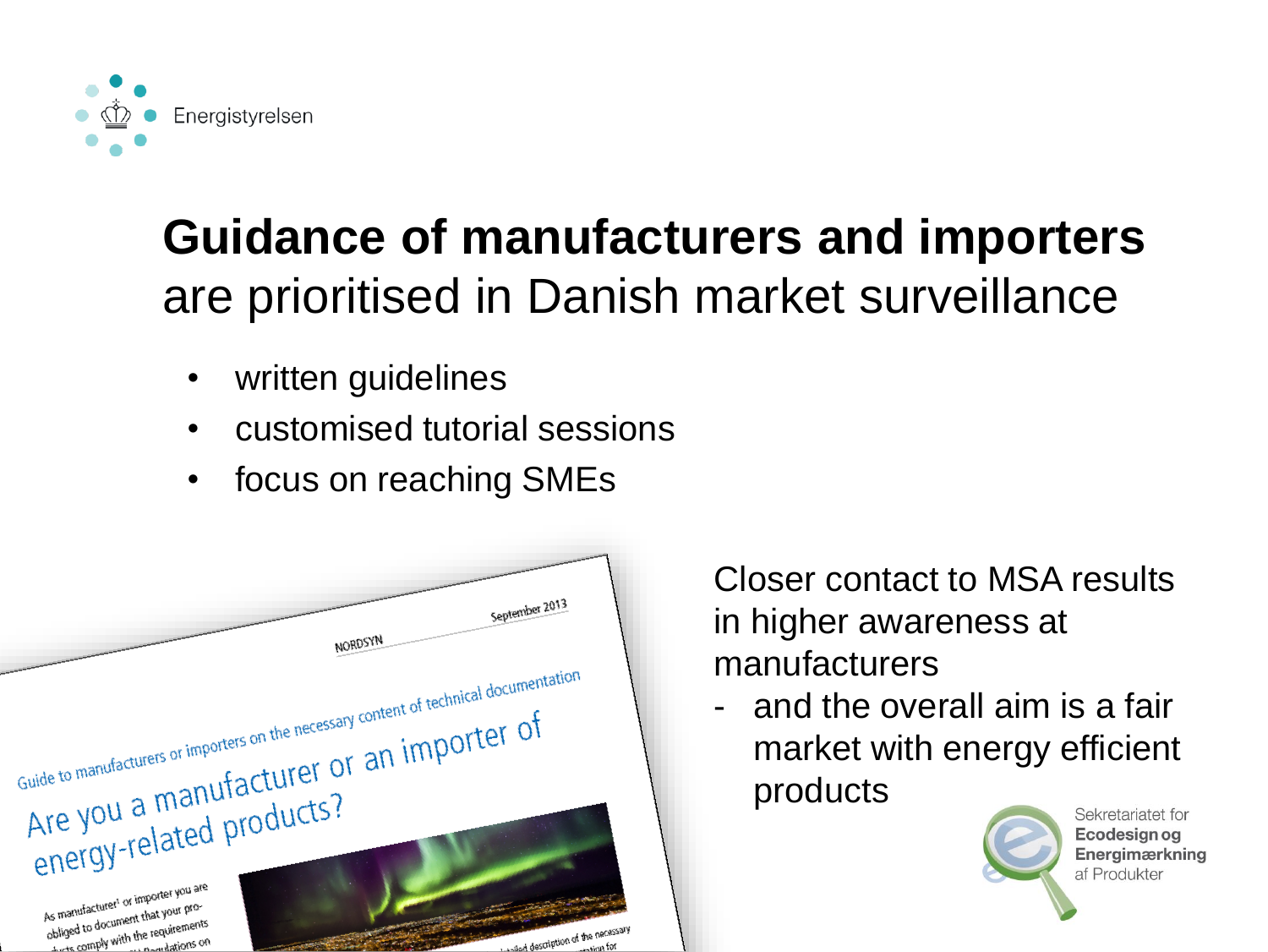

## **Establishing compliance**

#### Methods and calculation

#### Supplementary to the regulations

Commission communication in the framework of the implementation of Commission Regulation (EU) No 813/2013 implementing Directive 2009/125/EC of the European Parliament and of the Council with regard to ecodesign requirements for space heaters and combination heaters and of Commission Delegated Regulation (EU) No 811/2013 supplementing Directive 2010/30/EU of the European Parliament and of the Council with regard to the energy labelling of space heaters, combination heaters, packages of space heater, temperature control and solar device and packages of combination heater, temperature control and solar device

 $(2014)C$  207/02)

Sekretariatet for Ecodesian og Energimærkning af Produkter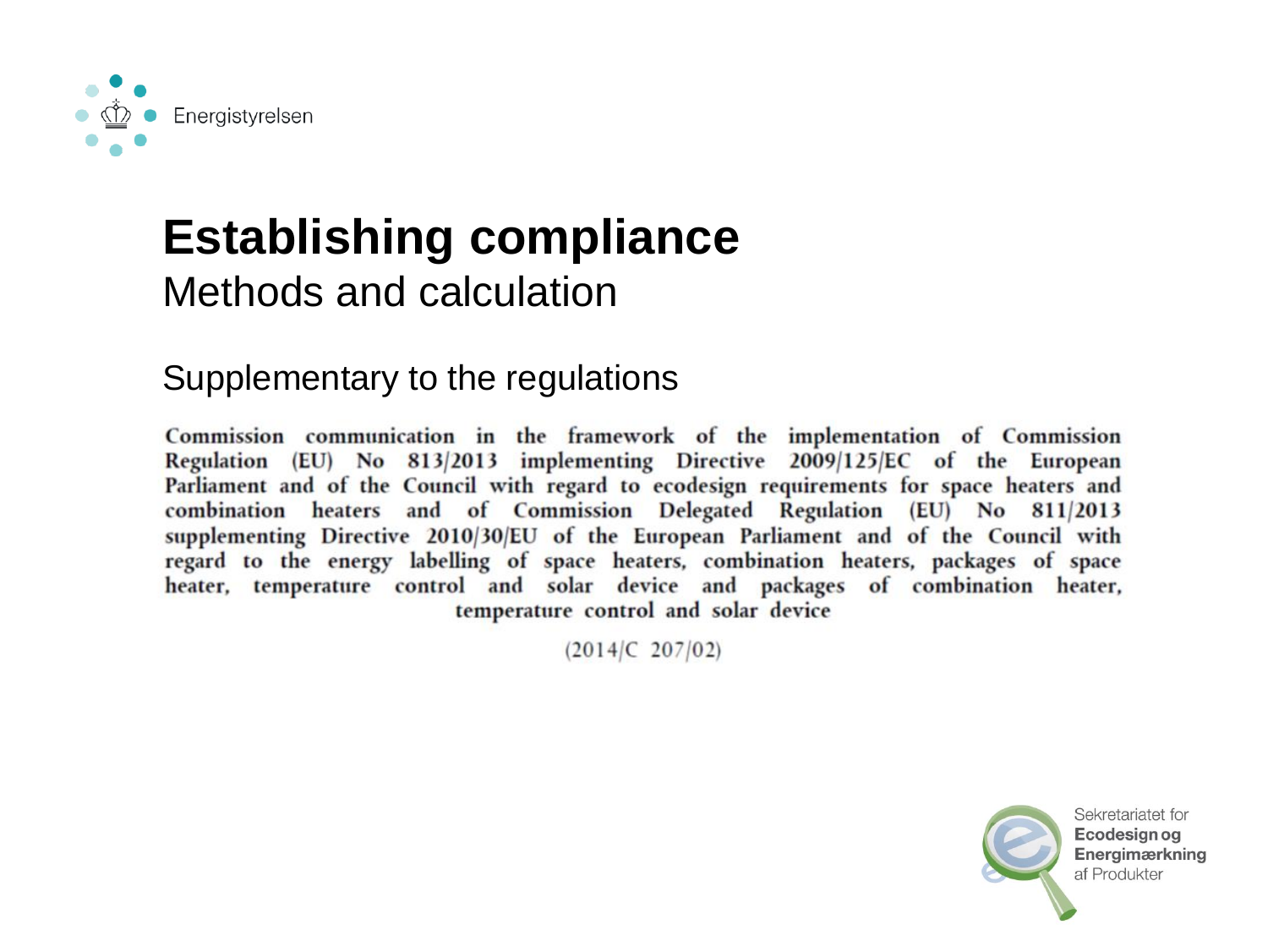

### **Establishing documentation**

#### Methods and calculation

Supplementary to the regulations also



Sekretariatet for **Ecodesign og** Energimærkning af Produkter